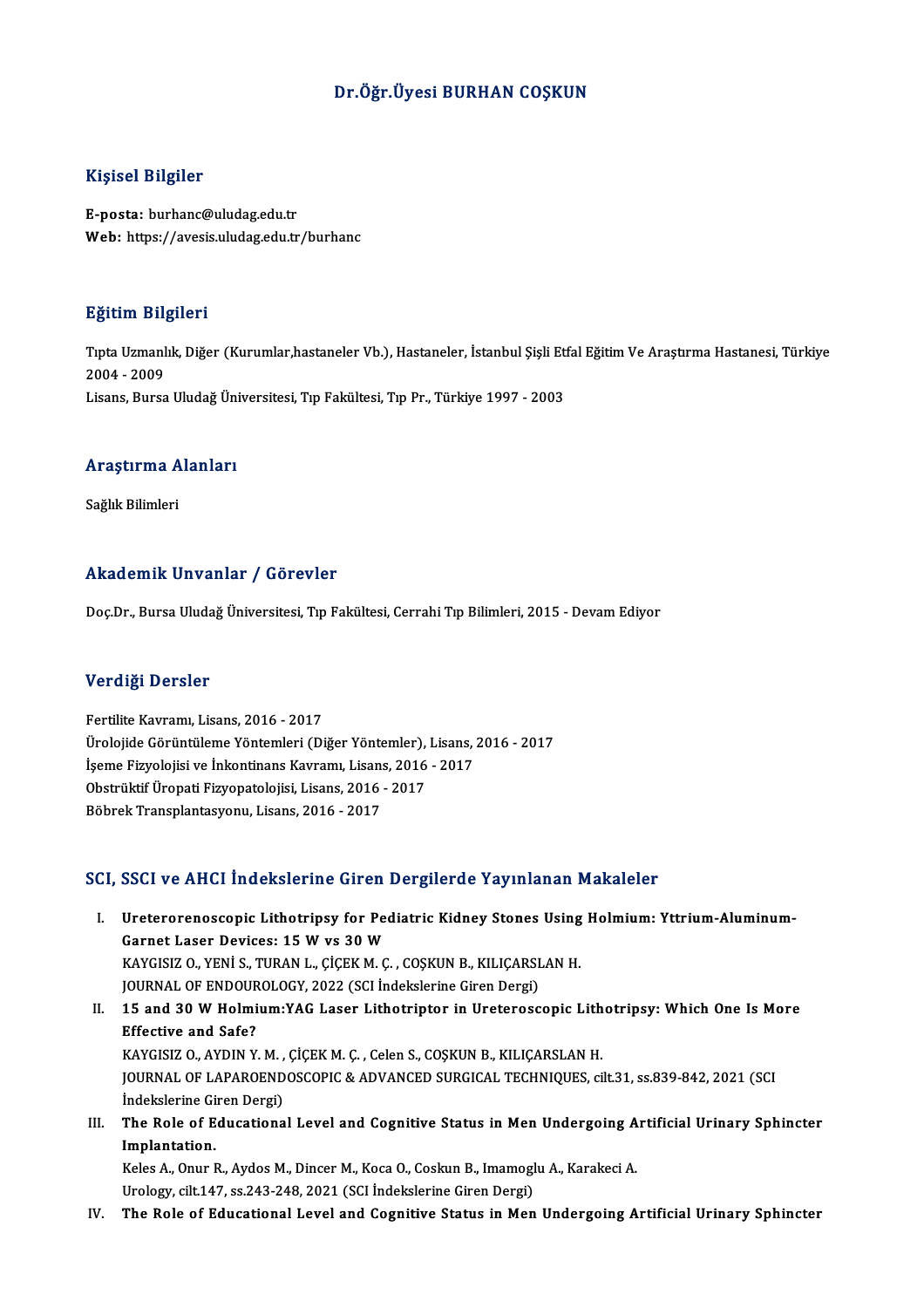#### Implantation REPLY

Keles A., Onur R., Aydos M., Dincer M., Koca O., Coskun B., Imamoglu A., Karakeci A. I<mark>mplantation REPLY</mark><br>Keles A., Onur R., Aydos M., Dincer M., Koca O., Coskun B., Imam<br>UROLOGY, cilt.147, ss.249, 2021 (SCI İndekslerine Giren Dergi)<br>EEEECT OE OPERATION TIMELINE ON EPEQUENCY OE SI

### V. EFFECT OF OPERATION TIMELINE ON FREQUENCY OF SURGICAL COMPLICATION IN DECEASED<br>DONOR KIDNEY TRANSPLANTATION UROLOGY, cilt.147, ss.249, 2021 (SCI İndel<br>EFFECT OF OPERATION TIMELINE ON<br>DONOR KIDNEY TRANSPLANTATION<br>EPSOV A. Dugor H. Dizdar O. S., VILDIZ A EFFECT OF OPERATION TIMELINE ON FREQUENCY OF SURGICAL COMPLICATION IN DECEASED<br>DONOR KIDNEY TRANSPLANTATION<br>ERSOY A., Duger H., Dizdar O. S. , YILDIZ A., AKGÜR S., KAYGISIZ O., ORUÇ A., Unsal O., COŞKUN B., Kordan Y., et a

DONOR KIDNEY TRANSPLANTATION<br>ERSOY A., Duger H., Dizdar O. S. , YILDIZ A., AKGÜR S., KAYGISIZ O., ORUÇ A., Unsal O.<br>TRANSPLANT INTERNATIONAL, cilt.32, ss.302, 2019 (SCI İndekslerine Giren Dergi)<br>CHARACTERISTICS OF DECEASED ERSOY A., Duger H., Dizdar O. S. , YILDIZ A., AKGÜR S., KAYGISIZ O., ORUÇ A., Unsal O., COŞKUN B., Kordan Y., et al.<br>TRANSPLANT INTERNATIONAL, cilt.32, ss.302, 2019 (SCI İndekslerine Giren Dergi)<br>VI. CHARACTERISTICS OF DEC

TRANSPLANT INTERNATIONAL, cilt.32, ss.302, 2019 (SCI İndekslerine Giren Dergi)<br>VI. CHARACTERISTICS OF DECEASED DONORS USED FOR KIDNEY TRANSPLANTATION: SINGLE-CENTER<br>EXPERIENCE CHARACTERISTICS OF DECEASED DONORS USED FOR KIDNEY TRANSPLANTATION: SINGLE-CEN'<br>EXPERIENCE<br>ERSOY A., Elgin E., AKGÜR S., YILDIZ A., KAYGISIZ O., Oflaz R., Selimoglu K., ORUÇ A., Unsal O., COŞKUN B., et al.<br>TRANSPLANT INTER

EXPERIENCE<br>ERSOY A., Elgin E., AKGÜR S., YILDIZ A., KAYGISIZ O., Oflaz R., Selimoglu K., ORUÇ A., I<br>TRANSPLANT INTERNATIONAL, cilt.32, ss.343, 2019 (SCI İndekslerine Giren Dergi)<br>THE REL ATIONSHIR RETWEEN SURCICAL COMPLICA ERSOY A., Elgin E., AKGÜR S., YILDIZ A., KAYGISIZ O., Oflaz R., Selimoglu K., ORUÇ A., Unsal O., COŞKUN B., et al.<br>TRANSPLANT INTERNATIONAL, cilt.32, ss.343, 2019 (SCI İndekslerine Giren Dergi)<br>VII. THE RELATIONSHIP BETWEE

TRANSPLANT INTERNA<br>THE RELATIONSHIP<br>TRANSPLANTATION<br>Dugor H - ERSOY A - Dig THE RELATIONSHIP BETWEEN SURGICAL COMPLICATIONS AND GRAFT OUTCOMES AFTER KIDNEY<br>TRANSPLANTATION<br>Duger H., ERSOY A., Dizdar O. S. , YILDIZ A., ORUÇ A., Unsal O., AKGÜR S., Kordan Y., KAYGISIZ O., COŞKUN B., et al.<br>TRANSPLAN

TRANSPLANTATION<br>Duger H., ERSOY A., Dizdar O. S. , YILDIZ A., ORUÇ A., Unsal O., AKGÜR S., Kordan Y., K<br>TRANSPLANT INTERNATIONAL, cilt.32, ss.222, 2019 (SCI İndekslerine Giren Dergi)<br>Festars Influancing Lumphaeala Develenm Duger H., ERSOY A., Dizdar O. S., YILDIZ A., ORUÇ A., Unsal O., AKGÜR S., Kordan Y., KAYGISIZ O., COŞKUN B., eta<br>TRANSPLANT INTERNATIONAL, cilt.32, ss.222, 2019 (SCI İndekslerine Giren Dergi)<br>VIII. Factors Influencing Lymp

- TRANSPLANT INTERNATIONAL, cilt.32, ss.222, 2019 (SCI İndekslerine Giren Dergi)<br>Factors Influencing Lymphocele Development After Kidney Transplant: Single Center Experience.<br>Isiktas Sayilar E., Ersoy A., Ayar Y., Aydin M. F Factors Influencing Lymphocele Development After Kidney Transplant: Single Center Experience.<br>Isiktas Sayilar E., Ersoy A., Ayar Y., Aydin M. F. , Sahin A. B. , Coskun B., Kaygisiz O., Yildiz A., Kordan Y., Vuruskan<br>Experi Isiktas Sayilar E., Ersoy A., Ayar Y., Aydin M. F., .<br>Experimental and clinical transplantation : offic<br>2019 (SCI Expanded Indekslerine Giren Dergi)<br>Evaluation of insidence and histolenathel Experimental and clinical transplantation : official journal of the Middle East Society for Organ Transplantation,<br>2019 (SCI Expanded Indekslerine Giren Dergi)<br>IX. Evaluation of incidence and histolopathological findings o
- 2019 (SCI Expanded Indekslerine Giren<br>Evaluation of incidence and histolog<br>tract: Uludag university experience<br>AXTAC VURUSYAN B. OTSON A COSYUN Evaluation of incidence and histolopathological finding<br>tract: Uludag university experience<br>AYTAÇ VURUŞKAN B., Ozsen M., COŞKUN B., YALÇINKAYA Ü.<br>INTERNATIONAL PRAZ LUROL si<sup>1</sup>t 45 sa 1 ss 68 73 2019 ( tract: Uludag university experience<br>AYTAÇ VURUŞKAN B., Ozsen M., COŞKUN B., YALÇINKAYA Ü.<br>INTERNATIONAL BRAZ J UROL, cilt.45, sa.1, ss.68-73, 2019 (SCI İndekslerine Giren Dergi)

- AYTAÇ VURUŞKAN B., Ozsen M., COŞKUN B., YALÇINKAYA Ü.<br>INTERNATIONAL BRAZ J UROL, cilt.45, sa.1, ss.68-73, 2019 (SCI İndekslerine Giren Dergi)<br>X. Comparison of intermediate- and low-frequency shock wave lithotripsy for pedi KAYGISIZ O., KILIÇARSLAN H., MERT A., COŞKUN B., Kordan Y. Comparison of intermediate- and low-frequency shock wave lithotr<br>KAYGISIZ O., KILIÇARSLAN H., MERT A., COŞKUN B., Kordan Y.<br>UROLITHIASIS, cilt.46, sa.4, ss.391-395, 2018 (SCI İndekslerine Giren Dergi)<br>Efficesu and sefetu o UROLITHIASIS, cilt.46, sa.4, ss.391-395, 2018 (SCI Indekslerine Giren Dergi)
- XI. Efficacy and safety of onabotulinumtoxinA injection in patients with refractory overactive bladder: ÖNEM K., BAYRAK Ö., DEMİRTAŞ A., COŞKUN B., Dincer M., KOÇAK İ., Onur R. First multicentric study in Turkish population<br>ÖNEM K., BAYRAK Ö., DEMİRTAŞ A., COŞKUN B., Dincer M., KOÇAK İ., Onur R.<br>NEUROUROLOGY AND URODYNAMICS, cilt.37, sa.1, ss.263-268, 2018 (SCI İndekslerine Giren Dergi)<br>Penila Pl ÖNEM K., BAYRAK Ö., DEMIRTAŞ A., COŞKUN B., Dincer M., KOÇAK İ., Onur R.<br>NEUROUROLOGY AND URODYNAMICS, cilt.37, sa.1, ss.263-268, 2018 (SCI İndekslerine Giren De<br>XII. Penile Plication With or Without Degloving of the Penis
- NEUROUROLOGY AND URODYNAMICS, cilt.37, sa.1, ss.263-268, 2018 (SCI İndekslerine Giren Dergi)<br>Penile Plication With or Without Degloving of the Penis Results in Similar Outcomes<br>Kadirov R., COŞKUN B., KAYGISIZ O., GÜNSEREN Penile Plication With or Without Degloving of the Penis Res<br>Kadirov R., COŞKUN B., KAYGISIZ O., GÜNSEREN K. Ö. , Kordan Y., YA<br>SEXUAL MEDICINE, cilt.5, sa.3, 2017 (SCI İndekslerine Giren Dergi)<br>COMBARISON OF THE EEEECT OF Kadirov R., COŞKUN B., KAYGISIZ O., GÜNSEREN K. Ö. , Kordan Y., YAVAŞCAOĞLU İ., KILIÇARSLAN H.<br>SEXUAL MEDICINE, cilt.5, sa.3, 2017 (SCI İndekslerine Giren Dergi)<br>XIII. COMPARISON OF THE EFFECT OF ANASTOMOSIS TYPE ON EA
- SEXUAL MEDICINE, cilt.5, sa.3, 2017 (SCI İndekslerine Giren Dergi)<br>COMPARISON OF THE EFFECT OF ANASTOMOSIS TYPE ON EARLY GRAFT FUNCTIC<br>COMPLICATIONS IN KIDNEY TRANSPLANT PATIENTS WITH MULTIPLE ARTERIES<br>Sonmar A. Kordan V. Sonmez A., Kordan Y., KAYGISIZ O., COŞKUN B., VURUŞKAN H., YILDIZ A., ORUÇ A., Ayar Y., Aydin M. F. , ERSOY A.<br>NEPHROLOGY DIALYSIS TRANSPLANTATION, cilt.32, 2017 (SCI İndekslerine Giren Dergi) COMPLICATIONS IN KIDNEY TRANSPLANT PATIENTS WITH MULTIPLE ARTERIES Sonmez A., Kordan Y., KAYGISIZ O., COŞKUN B., VURUŞKAN H., YILDIZ A., ORUÇ A., Ayar Y., Aydin M. F., 1<br>NEPHROLOGY DIALYSIS TRANSPLANTATION, cilt.32, 2017 (SCI İndekslerine Giren Dergi)<br>XIV. THE EFFECT OF RENAL ARTERIAL ANA
- NEPHROLOGY DIALYSIS TRANSPLANTATION, cil.32, 2017 (SCI İndekslerine Giren Dergi)<br>THE EFFECT OF RENAL ARTERIAL ANASTOMOSIS TECHNIQUES ON THE DEVELOPMENT OF<br>COMPLICATIONS AND GRAFT DYSFUNCTION IN RECIPIENTS AFTER KIDNEY TRAN THE EFFECT OF RENAL ARTERIAL ANASTOMOSIS TECHNIQUES ON THE DEVELOPMENT O<br>COMPLICATIONS AND GRAFT DYSFUNCTION IN RECIPIENTS AFTER KIDNEY TRANSPLAN<br>Kanat F. M. , Kordan Y., KAYGISIZ O., COŞKUN B., VURUŞKAN H., ORUÇ A., YILDI COMPLICATIONS AND GRAFT DYSFUNCTION IN RECIPIENTS AFTER KIDNEY TRANSPL.<br>Kanat F. M. , Kordan Y., KAYGISIZ O., COŞKUN B., VURUŞKAN H., ORUÇ A., YILDIZ A., Ayar Y., ERSO)<br>NEPHROLOGY DIALYSIS TRANSPLANTATION, cilt.32, ss.400, Kanat F. M. , Kordan Y., KAYGISIZ O., COŞKUN B., VURUŞKAN H., ORUÇ A., YILDIZ A., Ayar Y., ERSOY A.<br>NEPHROLOGY DIALYSIS TRANSPLANTATION, cilt.32, ss.400, 2017 (SCI İndekslerine Giren Dergi)<br>XV. Urodynamics Findings in Tran
- NEPHROLOGY DIALYSIS TRANSPLANTATION, cilt.3.<br>Urodynamics Findings in Transverse Myelitis<br>From a Tertiary Referral Urodynamic Center Urodynamics Findings in Transverse Myelitis Patients With Lower Urinary Tract Sy<br>From a Tertiary Referral Urodynamic Center<br>Gliga L.A. , Lavelle R.S. , Christie A. L. , Coskun B., Greenberg B. M. , Carmel M. E. , Lemack G. From a Tertiary Referral Urodynamic Center<br>Gliga L. A. , Lavelle R. S. , Christie A. L. , Coskun B., Greenberg B. M. , Carmel M. E. , Lemack G. E.<br>NEUROUROLOGY AND URODYNAMICS, cilt.36, sa.2, ss.360-363, 2017 (SCI İndeksle Gliga L. A. , Lavelle R. S. , Christie A. L. , Coskun B., Greenberg B. M. , Carmel M. E. , Lemack G. E.<br>NEUROUROLOGY AND URODYNAMICS, cilt.36, sa.2, ss.360-363, 2017 (SCI indekslerine Giren Dergi)<br>XVI. The protective effec

## NEUROUROLOGY ANI<br>The protective effe<br>reperfusion injury<br>Ormordiven G-GOSVI Ozmerdiven G., COŞKUN B., KAYGISIZ O., AYTAÇ VURUŞKAN B., Asiltas B., KILIÇARSLAN H. reperfusion injury<br>Ozmerdiven G., COŞKUN B., KAYGISIZ O., AYTAÇ VURUŞKAN B., Asiltas B., KILIÇARSLAN H.<br>CUAJ-CANADIAN UROLOGICAL ASSOCIATION JOURNAL, cilt.11, 2017 (SCI İndekslerine Giren Dergi)<br>Unadunamisa fon insantinans

XVII. Urodynamics for incontinence after midurethral sling removal Coskun B., Lavelle R. S., Alhalabi F., Lemack G., Zimmern P. E. CUAJ-CANADIAN UROLOGICAL ASSOCIATION JOURNAL, cilt.1<br><mark>Urodynamics for incontinence after midurethral sling</mark><br>Coskun B., Lavelle R. S. , Alhalabi F., Lemack G., Zimmern P. E.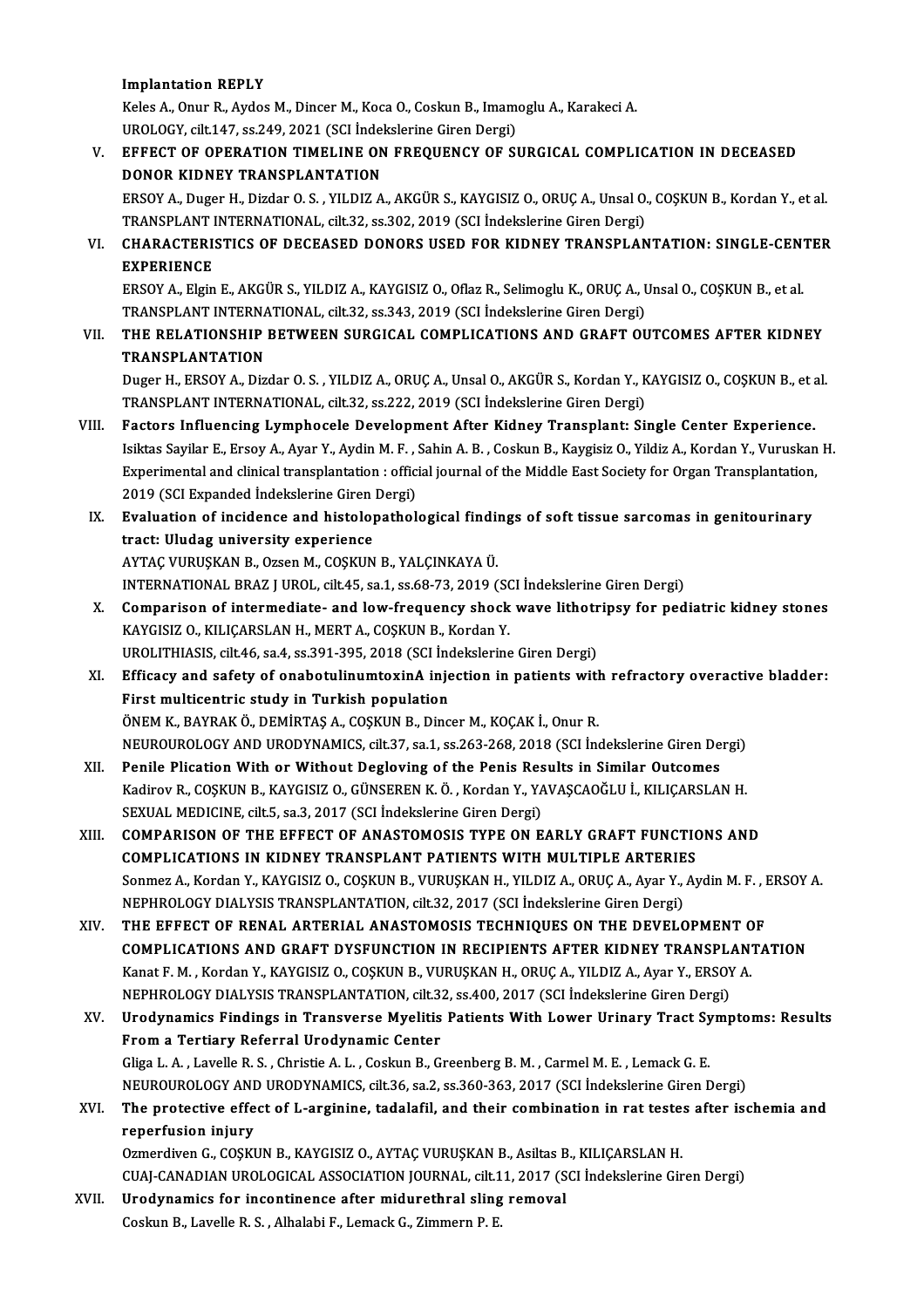|        | NEUROUROLOGY AND URODYNAMICS, cilt.35, sa.8, ss.939-943, 2016 (SCI Indekslerine Giren Dergi)        |
|--------|-----------------------------------------------------------------------------------------------------|
| XVIII. | Quality of life after suprapubic catheter placement in patients with neurogenic bladder conditions  |
|        | Lavelle R. S., Coskun B., Bacsu C. D., Gliga L. A., Christie A. L., Lemack G. E.                    |
|        | NEUROUROLOGY AND URODYNAMICS, cilt.35, sa.7, ss.831-835, 2016 (SCI İndekslerine Giren Dergi)        |
| XIX.   | Effect of ADMA levels on severity of erectile dysfunction in chronic kidney disease and other risk  |
|        | factors                                                                                             |
|        | GÖKÇEN K., KILIÇARSLAN H., COŞKUN B., ERSOY A., KAYGISIZ O., Kordan Y.                              |
|        | CUAJ-CANADIAN UROLOGICAL ASSOCIATION JOURNAL, cilt.10, 2016 (SCI İndekslerine Giren Dergi)          |
| XX.    | Prolapse Recurrence after Transvaginal Mesh Removal                                                 |
|        | Rawlings T., Lavelle R. S., Coskun B., Alhalabi F., Zimmern P. E.                                   |
|        | JOURNAL OF UROLOGY, cilt.194, sa.5, ss.1342-1347, 2015 (SCI Indekslerine Giren Dergi)               |
| XXI.   | Mini-slings can cause complications                                                                 |
|        | Coskun B., Lavelle R. S., Alhalabi F., Lemack G. E., Zimmern P. E.                                  |
|        | INTERNATIONAL UROGYNECOLOGY JOURNAL, cilt.26, sa.4, ss.557-562, 2015 (SCI İndekslerine Giren Dergi) |
| XXII.  | Unfavorable Anatomical Factors Influencing the Success of Retrograde Intrarenal Surgery for Lower   |
|        | Pole Renal Calculi                                                                                  |
|        | KILIÇARSLAN H., Kaynak Y., Kordan Y., KAYGISIZ O., COŞKUN B., GÜNSEREN K. Ö., Kanat F. M.           |
|        | UROLOGY JOURNAL, cilt.12, sa.2, ss.2065-2068, 2015 (SCI Indekslerine Giren Dergi)                   |
| XXIII. | Comparison of ureteroscopic laser lithotripsy with laparoscopic ureterolithotomy for large proximal |
|        | and mid-ureter stones.                                                                              |
|        | Kaygisiz O., Coskun B., Kilicarslan H., Kordan Y., Vuruskan H., Ozmerdiven G., Yavacaoglu I.        |
|        | Urologia internationalis, cilt.94, sa.2, ss.205-9, 2015 (SCI Expanded Indekslerine Giren Dergi)     |
| XXIV.  | Anterior Vaginal Wall Suspension Procedure for Moderate Bladder and Uterine Prolapse as a           |
|        | <b>Method of Uterine Preservation</b>                                                               |
|        | Coskun B., Lavelle R. S., Alhalabi F., Christie A. L., Zimmern P. E.                                |
|        | JOURNAL OF UROLOGY, cilt.192, sa.5, ss.1461-1467, 2014 (SCI Indekslerine Giren Dergi)               |
| XXV.   | Evaluation of sexual function in women with rheumatoid arthritis.                                   |
|        | Coskun B. N., Coskun B., Atis G., Ergenekon E., DİLEK K.                                            |
|        | Urology journal, cilt.10, sa.4, ss.1081-7, 2014 (SCI Expanded Indekslerine Giren Dergi)             |
|        |                                                                                                     |

#### Diğer Dergilerde Yayınlanan Makaleler

Iger Dergilerde Yayınlanan Makaleler<br>I. Assessment of Preoperative Predictive Factors for Positive Surgical Margins in Patients with Low or<br>Intermediate Biek Prestate Cancer Who Underweat Petrepubis Pedical Prestatestamy Intermediate Proponalism Prondiction<br>Assessment of Preoperative Predictive Factors for Positive Surgical Margins in Patient<br>Intermediate Risk Prostate Cancer Who Underwent Retropubic Radical Prostatectomy Assessment of Preopera<br>Intermediate Risk Prosta<br>COȘKUN B., ERGENEKON E.<br>Journal of Peconstructive II Intermediate Risk Prostate Cancer Who Underwent Retropubic Radical Prostatectomy<br>COSKUN B., ERGENEKON E.<br>Journal of Reconstructive Urology, cilt.9, sa.3, ss.79-84, 2019 (Diğer Kurumların Hakemli Dergileri)

II. Bir Üniversite Hastanesi'nde Beyin Ölümü Tanısı Konan Olgularda Organ Bağışı Oranlarının Retrospektif Analizi. KARAN E., ELGİN E., OFLAZ R., SELİMOĞLU K., COŞKUN B., KELEBEK GİRGİN N. Retrospektif Analizi.<br>KARAN E., ELGİN E., OFLAZ R., SELİMOĞLU K., COŞKUN B., KELEBEK GİRGİN N.<br>Uludağ Üniversitesi Tıp Fakültesi Dergisi, cilt.45, sa.1, ss.41-46, 2019 (Diğer Kurumların Hakemli Dergileri)<br>Fyalustion of Nan

KARAN E., ELGİN E., OFLAZ R., SELİMOĞLU K., COŞKUN B., KELEBEK GİRGİN N.<br>Uludağ Üniversitesi Tıp Fakültesi Dergisi, cilt.45, sa.1, ss.41-46, 2019 (Diğer Kurumların Hakemli Dergileri)<br>III. Evaluation of Nephrolithiasis Risk Uludağ Üniversitesi Tıp Fakültesi Dergisi, ci<br>Evaluation of Nephrolithiasis Risk Fac<br>(ADPKD): A Single Center Experience<br>KAVCISIZ O COSKUN B. OBUC A Cedik C. III. Evaluation of Nephrolithiasis Risk Factors in Autosomal Dominant Polycystic Kidney Disease<br>(ADPKD): A Single Center Experience

(ADPKD): A Single Center Experience<br>KAYGISIZ O., COŞKUN B., ORUÇ A., Gedik C. C. , ERSOY A., KORDAN Y., KILIÇARSLAN H., YILDIZ A.<br>The Medical Journal of Okmeydani Training and Research Hospital, cilt.34, ss.87-91, 2018 (Di KAYGISIZ O., COŞKUN B., ORUÇ A., Gedik C. C. , ERSOY A., KORDAN Y., KILIÇARSLAN H., YILDIZ A.<br>The Medical Journal of Okmeydani Training and Research Hospital, cilt.34, ss.87-91, 2018 (Diğer<br>Hakemli Dergileri) The Medical Journal of Okmeydani Training and Research Hospital, cilt.34, ss.87-91, 2018 (Diğer Kurumları Hakemli Dergileri)<br>IV. Effects of Obesity on the Perioperative Results and Continence Status in Laparoscopic Radical

IV. Effects of Obesity on the Perioperative Results and Continence Status in Laparoscopic Radical Prostatectomy Effects of Obesity on the Perioperative Results and Continence Status in Laparoscopic Radical<br>Prostatectomy<br>KAYGISIZ O., Ozmerdiven C. G. , AYTAÇ VURUŞKAN B., COŞKUN B., GÜNSEREN K. Ö. , Kordan Y., YAVAŞCAOĞLU İ.,<br>VURUSYAN

Prostatectom<br>KAYGISIZ 0., 0<br>VURUŞKAN H.<br>JOUPNAL OF U KAYGISIZ O., Ozmerdiven C. G. , AYTAÇ VURUŞKAN B., COŞKUN B., GÜNSEREN K. Ö. , Kordan Y., YA\<br>VURUŞKAN H.<br>JOURNAL OF UROLOGICAL SURGERY, cilt.4, sa.4, ss.183-188, 2017 (ESCI İndekslerine Giren Dergi)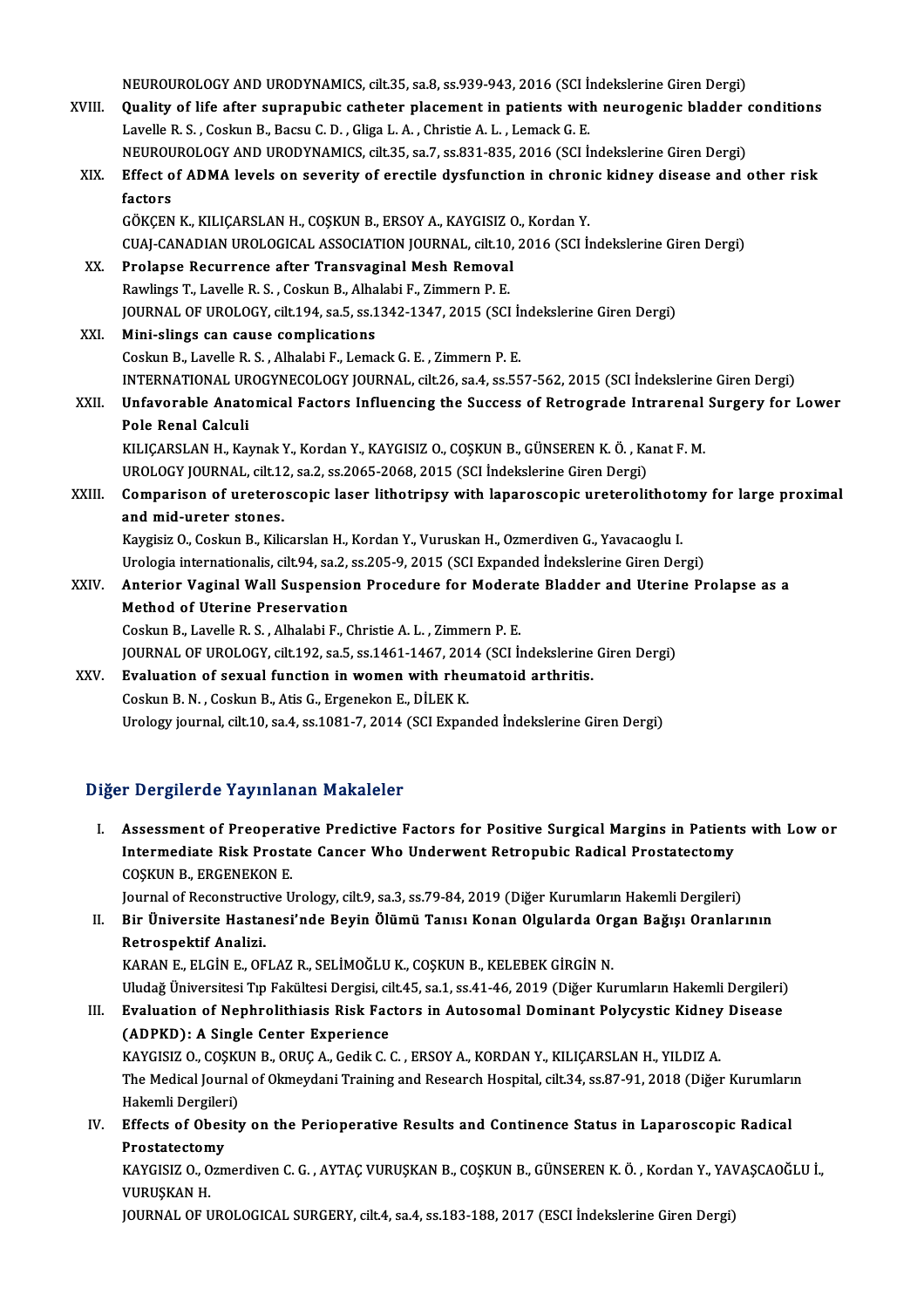| V.     | Management of the complications of pubovaginal sling surgery                                                 |
|--------|--------------------------------------------------------------------------------------------------------------|
|        | BAYRAK Ö., COŞKUN B., DİNÇER M., ÖNEM K., ONUR A.R.                                                          |
|        | The European Research Journal, cilt.3, sa.3, ss.264-268, 2017 (Diğer Kurumların Hakemli Dergileri)           |
| VI.    | How frequent is nocturia in medical students?                                                                |
|        | COŞKUN B., YURDAKUL T., KAYGISIZ O., KOCA N., YAVAŞCAOĞLU İ.                                                 |
|        | The European Research Journal, cilt.3, sa.1, ss.68-72, 2017 (Diğer Kurumların Hakemli Dergileri)             |
| VII.   | The attitudes of Urologists and Gynecologists about overactive bladder and treatment of it in                |
|        | Turkey: A questionnaire survey                                                                               |
|        | COȘKUN B., BAYRAK Ö., Dincer M., ÖNEM K., Gurbuz C., Onur R.                                                 |
|        | TURKISH JOURNAL OF UROLOGY, cilt.43, sa.1, ss.68-74, 2017 (ESCI İndekslerine Giren Dergi)                    |
| VIII.  | Assessment of the Accuracy of the Multi Detector Computed Tomography in Defifining Renal Artery              |
|        | Before Laparoscopic Donor Nephrectomy Accuracy of Tomography for Renal Artery                                |
|        | COŞKUN B., KAYGISIZ O., ÖZTÜRK K., MERT A., GÜNSEVER K. Ö., ORUÇ A., KORDAN Y., VURUŞKAN H.,                 |
|        | YAVAŞCAOĞLU İ                                                                                                |
|        | Journal of Reconstructive Urology, cilt.7, sa.3, ss.70-74, 2017 (Diğer Kurumların Hakemli Dergileri)         |
| IX.    | Laparoscopic Management of An Obturator Schwannoma Mimicking a Lymph Node Metastasis in A                    |
|        | Patient with Renal Cell Carcinoma: Case Report                                                               |
|        | COŞKUN B., ÖZMERDİVEN Ç. G., MERT A., KAYGISIZ O., AYTAÇ VURUŞKAN B., VURUŞKAN H.                            |
|        | Acta Medica Anatolia, cilt.4, sa.4, ss.167-169, 2016 (Diğer Kurumların Hakemli Dergileri)                    |
| Х.     | Nüks Stres Üriner İnkontinansın Yönetimi                                                                     |
|        | YURDAKUL T., COŞKUN B.                                                                                       |
|        | Kontinans ve Nöroüroloji Bülteni, cilt.3, sa.2, ss.101-104, 2016 (Hakemsiz Dergi)                            |
| XI.    | Anterior Vajinal Duvar Prolapsusları                                                                         |
|        | COȘKUN B.                                                                                                    |
|        | Kontinans ve Nöroüroloji Bülteni, cilt 3, sa.1, ss.7-10, 2016 (Hakemsiz Dergi)                               |
| XII.   | Comparison of patient satisfaction rates for the malleable and two piece-inflatable penile prostheses        |
|        | KILIÇARSLAN H., KAYNAK Y., GÖKÇEN K., COŞKUN B., KAYGISIZ O.                                                 |
|        | TURKISH JOURNAL OF UROLOGY, cilt.40, sa.4, ss.207-210, 2014 (Diğer Kurumların Hakemli Dergileri)             |
| XIII.  | Multipl Skleroz Hastalarında Botulinum Toksinin Etkinliği                                                    |
|        | COSKUN B., KAYNAK Y                                                                                          |
|        | Kontinans ve Nöroüroloji Bülteni, sa.1, ss.13-17, 2014 (Hakemsiz Dergi)                                      |
| XIV.   | Laparoskopik Radikal Sistektomide Üriner Diversiyon: İntrakorporeal mi?, ekstrakorporeal mi?                 |
|        | COȘKUN B., KORDAN Y., YAVAȘCAOĞLU İ.                                                                         |
|        | Endouroloji Bulteni, ss.152-154, 2013 (Hakemsiz Dergi)                                                       |
| XV.    | TRUS biyopsideki perinöral invazyonun tümör hacmi ve lokalizasyonuyla ilişkisi                               |
|        | AKÇA O., HORUZ R., KİREMİT M. C. , ATIŞ R. G. , COŞKUN B., AKÇA H., ÖZAĞRI A., DALKILINÇ A.                  |
|        | Yeni Üroloji Dergisi, cilt.8, sa.2, ss.27-32, 2013 (Diğer Kurumların Hakemli Dergileri)                      |
| XVI.   | Radikal sistektomide robotik cerrahi                                                                         |
|        | KORDAN Y., COŞKUN B.                                                                                         |
|        | Üroonkoloji Bülteni, cilt.12, sa.1, ss.6-10, 2013 (Hakemsiz Dergi)                                           |
| XVII.  | A case of seminal vesicle cyst associated with ipsilateral renal agenesis diagnosed during an                |
|        | investigation of urinary incontinence                                                                        |
|        | COȘKUN B., DALKILIÇ A., SÖNMEZ N. C., ARISAN S., OFLUOĞLU Y., ERGENEKON E.                                   |
|        | TURKISH JOURNAL OF UROLOGY, cilt.39, sa.1, ss.53-55, 2013 (Diğer Kurumların Hakemli Dergileri)               |
| XVIII. | Penil fraktürlü olgularda operasyon öncesideğerlendirme ve cerrahi deneyimlerimiz                            |
|        | COSKUN B., ERMEÇ B., SÖNMEZ N. C., AKÇA O., GÜNEY S., ERGENEKON E.                                           |
|        | MEDICAL BULLETIN OF SISLI ETFAL HOSPITAL, cilt.43, sa.2, ss.57-59, 2009 (Diğer Kurumların Hakemli Dergileri) |
| XIX.   | Early penile metastasis from primary bladder cancer as the first systemic manifestation: a case              |
|        | report                                                                                                       |
|        | SÖNMEZ N. C., COŞKUN B., ARISAN S., GÜNEY S., DALKILIÇ A.                                                    |
|        | Cases Journal, cilt.2, sa.1, ss.7281, 2009 (Diğer Kurumların Hakemli Dergileri)                              |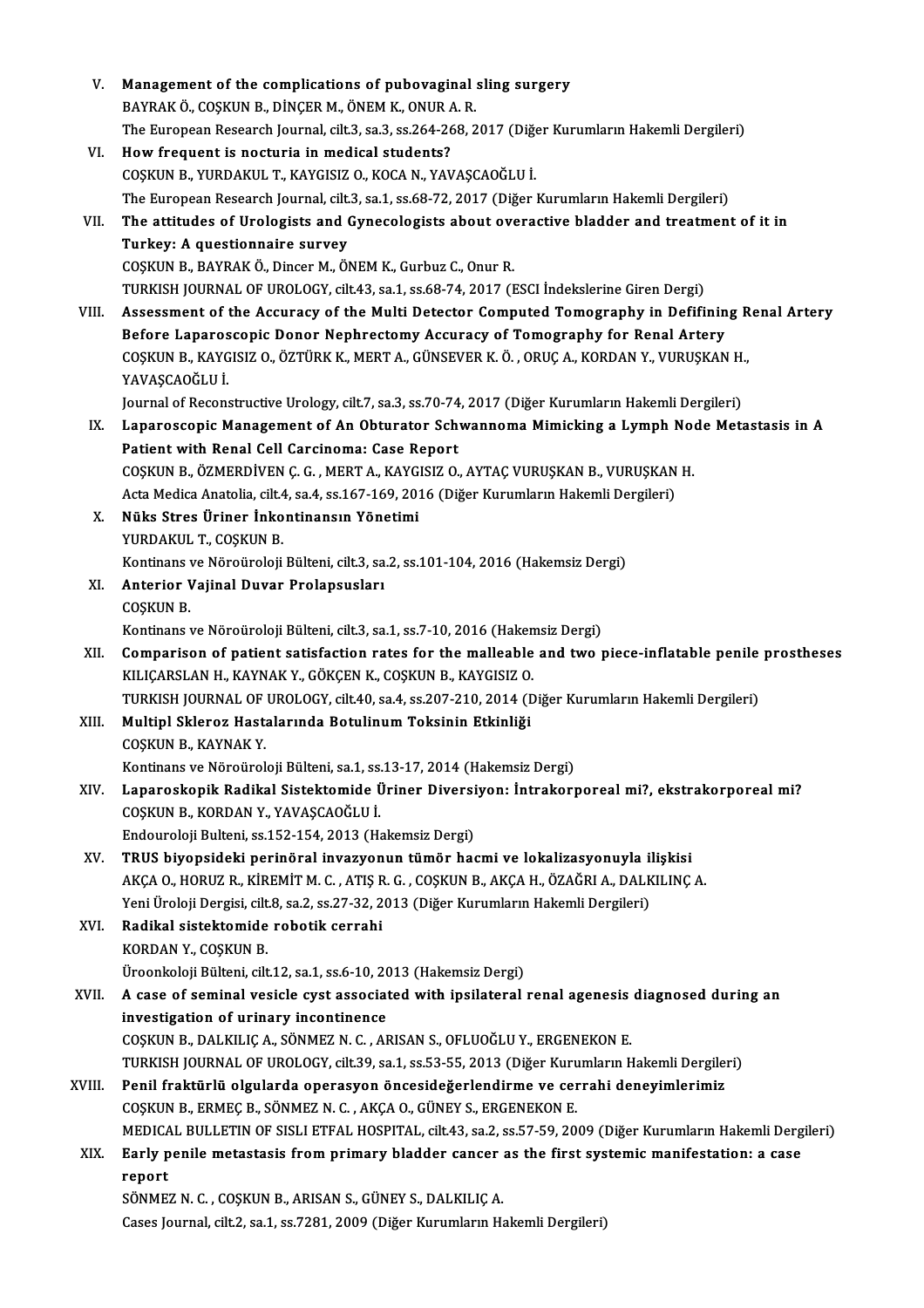#### Kitap & Kitap Bölümleri

itap & Kitap Bölümleri<br>I. Kadında mesane çıkım obstruksiyonu<br>ZIMMERN B.E. COSKUN B Extracted by Commission<br>
Kadında mesane çıkım ol<br>
ZIMMERN P. E. , COŞKUN B.<br>
Pratik Üradinami, Des Dr. 6 Kadında mesane çıkım obstruksiyonu<br>ZIMMERN P. E. , COŞKUN B.<br>Pratik Ürodinami, Doç. Dr. Cenk Gürbüz, Yrd. Doç. Dr. Burhan Coşkun, Editör, Türk Üroloji Derneği, İstanbul,<br>98.147.152. 2017 ZIMMERN P. E. , C<br>Pratik Ürodinami,<br>ss.147-152, 2017<br>Kodinde stres ti Pratik Ürodinami, Doç. Dr. Cenk Gürbüz, Yrd. Doç.<br>ss.147-152, 2017<br>II. Kadında stres tip idrar kaçırmaya yaklaşım<br>COSYUN B. YU ICABSLAN H ss.147-152, 2017<br>II. Kadında stres tip idrar kaçırmaya yaklaşım<br>COŞKUN B., KILIÇARSLAN H. Kadında stres tip idrar kaçırmaya yaklaşım<br>COŞKUN B., KILIÇARSLAN H.<br>Güncel Üroloji, Prof. Dr. İlker Seçkiner, Doç. Dr. Ömer Bayrak, Editör, Türk Üroloji Derneği, İstanbul, ss.221-228, COȘKI<br>Günce<br>2017<br>Erkab Güncel Üroloji, Prof. Dr. İlker Seçkiner, Do<br>2017<br>III. Erkek üriner inkontinans ve tedavisi 2017<br><mark>Erkek üriner inkonti</mark><br>COŞKUN B., ONUR A. R.<br>Üreleji Alzl Netları, Des COŞKUN B., ONUR A. R.<br>Üroloji Akıl Notları, Doç. Dr. Emre Huri, Editör, Güneş Tıp Kitapevleri, Ankara, ss.295-306, 2017 COŞKUN B., ONUR A. R.<br>Üroloji Akıl Notları, Doç. Dr. Emre H<br>IV. TOT Ameliyatına 5 kez ameliyat<br>COSKUN B Üroloji Akıl<br>**TOT Amel**i<br>COŞKUN B.<br>Tın Hulada COŞKUN B.<br>Tıp Hukuku Vaka Okumaları, Prof. Dr. Ali İhsan Taşcı, Editör, Türk Üroloji Derneği, İstanbul, ss.592-595, 2017 COŞKUN B.<br>Tıp Hukuku Vaka Okumaları, Pro<br>V. Pelvik organ prolapsusuları<br>COSKUN B Tip Hukuku<br>Pel<mark>vik org</mark><br>COȘKUN B.<br>Cünsel Üre Pelvik organ prolapsusuları<br>COŞKUN B.<br>Güncel Üroloji, Prof. Dr. İlker Seçkiner, Doç. Dr. Ömer Bayrak, Editör, Türk Üroloji Derneği, İstanbul, ss.229-234, COȘKI<br>Günce<br>2017<br>Ürine Güncel Üroloji, Prof. Dr. İlker Seçkiner, Doç. Dr. Ömer Bayrak, Editör, Türk Üroloji Derneği, İstanbul, :<br>2017<br>VI. Üriner İnkontinans Tanı ve Tedavisinde Türkçeye Çevirilsi Yapılmış Sorgulama Formları<br>MUSTAFA K. COSKUN B 2017<br>Üriner İnkontinans Ta<br>MUSTAFA K., COŞKUN B.<br>Üriner İnkontinans Tanı Üriner İnkontinans Tanı ve Tedavisinde Türkçeye Çevirilsi Yapılmış Sorgulama Formları<br>MUSTAFA K., COŞKUN B.<br>Üriner İnkontinans Tanı ve Tedavi, Prof. Dr. Rahmi Onur Yrd. Doç. Dr. Ömer Bayrak, Editör, Türk Üroloji Derneği,<br>İ MUSTAFA K., COŞKUN B.<br>Üriner İnkontinans Tanı ve<br>İstanbul, ss.443-457, 2015<br>Üriner İnkontinansta Se Üriner İnkontinans Tanı ve Tedavi, Prof. Dr. Rah<br>İstanbul, ss.443-457, 2015<br>VII. Üriner İnkontinansta Sorgulama Formları<br>COSKUN B. KADIHASANOČULM İstanbul, ss.443-457, 2015<br>Üriner İnkontinansta Sorgula<br>COŞKUN B., KADIHASANOĞLU M.<br>Üriner İnkontinana Tan ve Taday Üriner İnkontinansta Sorgulama Formları<br>COŞKUN B., KADIHASANOĞLU M.<br>Üriner İnkontinans Tanı ve Tedavi, Prof.Dr.Rahmi Onur Yrd.Doç. Dr. Ömer Bayrak, Editör, Türk Üroloji Derneği,<br>İstanbul, ss.163-172, 2015 COŞKUN B., KADIHASANOĞ<br>Üriner İnkontinans Tanı ve<br>İstanbul, ss.163-172, 2015<br>Bolyik Organ Brolancusu Üriner İnkontinans Tanı ve Tedavi, Prof.Dr.Rahmi Onur Yrd.Doç. Dr.<br>1981-172, 2015<br>VIII. Pelvik Organ Prolapsusu İle Birlikte İnkontinansın Tedavisi<br>2005-COSKUN B. KADIHASANOĞLUM İstanbul, ss.163-172, 2015<br>Pelvik Organ Prolapsusu İle B<br>COŞKUN B., KADIHASANOĞLU M.<br>Üriner İnkantinans Tan ve Teday Pelvik Organ Prolapsusu İle Birlikte İnkontinansın Tedavisi<br>COŞKUN B., KADIHASANOĞLU M.<br>Üriner İnkontinans Tanı ve Tedavi, Prof. Dr. Rahmi Onur, Yrd. Doç. Dr. Ömer Bayrak, Editör, Türk Üroloji Derneği,<br>İstanbul se 247 259 COŞKUN B., KADIHASANOĞ<br>Üriner İnkontinans Tanı ve<br>İstanbul, ss.347-358, 2015<br>Üriner İnkontinansta Ko Üriner İnkontinans Tanı ve Tedavi, Prof. Dr. Rahmi Onur, Yra<br>İstanbul, ss.347-358, 2015<br>IX. Üriner İnkontinansta Konservatif Tedavi Seçenekleri<br>COSKUN B. KADIHASANOČU M İstanbul, ss.347-358, 2015<br>Üriner İnkontinansta Konsery<br>COŞKUN B., KADIHASANOĞLU M.<br>Üriner İnkontinans Tan ve Tedev Üriner İnkontinans Tanı ve Tedavi, Prof. Dr. Rahmi Onur Yrd. Doç. Dr. Ömer Bayrak, Editör, Türk Üroloji Derneği,<br>İstanbul, ss.213-224. 2015 COSKUN B., KADIHASANOĞLU M. Üriner İnkontinans Tanı ve Tedavi, Prof. Dr. Rahmi Onur Yrd. Doç. Dr.<br>İstanbul, ss.213-224, 2015<br>X. İnkontinans ve Pelvik Organ Prolapsusus Birlikteliğinde Tanı<br>COSKUN B. Mustafa K İstanbul, ss.213-224, 2<br>İnkontinans ve Pelvi<br>COŞKUN B., Mustafa K.<br>Üriner İnkontinans Ter

İ<mark>nkontinans ve Pelvik Organ Prolapsusus Birlikteliğinde Tanı</mark><br>COŞKUN B., Mustafa K.<br>Üriner İnkontinans Tanı ve Tedavi, Prof. Dr. Rahmi Onur, Yrd. Doç. Dr. Ömer Bayrak, Editör, Türk Üroloji Derneği, COȘKUN B., Mustafa K.<br>Üriner İnkontinans Tanı ve<br>İstanbul, ss.183-190, 2015

# İstanbul, ss.183-190, 2015<br>Hakemli Kongre / Sempozyum Bildiri Kitaplarında Yer Alan Yayınlar

akemli Kongre / Sempozyum Bildiri Kitaplarında Yer Alan Yayınlar<br>I. Çocuk Böbrek Taşlarının Fleksible Üreterorenoskopi ile Tedavisinde Tek Seans Başarısını Etkileyen<br>Raktörler sinir isoli<sub>i</sub><br>Çocuk Böl<br>Faktörler<br>KAVÇISIZ G Çocuk Böbrek Taşlarının Fleksible Üreterorenoskopi i<br>Faktörler<br>KAYGISIZ O., MERT A., ÇAVİŞ M., COŞKUN B., KILIÇARSLAN H.<br>15. Türk Cosuk Ürelejisi Konsresi, Artalya, Türkiye 29 Kasım Faktörler<br>KAYGISIZ O., MERT A., ÇAVİŞ M., COŞKUN B., KILIÇARSLAN H.<br>15. Türk Çocuk Ürolojisi Kongresi, Antalya, Türkiye, 29 Kasım - 01 Aralık 2019

II. The Relationship Between Surgical Complications and Graft Outcomes after Kidney Transplantation DÜĞER H., ERSOY A., DİZDAR O. S. , YILDIZ A., ORUÇ A., ÜNSAL O., AKGÜR S., KORDAN Y., KAYGISIZ O., COŞKUN B., et<br>al. Tł<br>Di<br>al.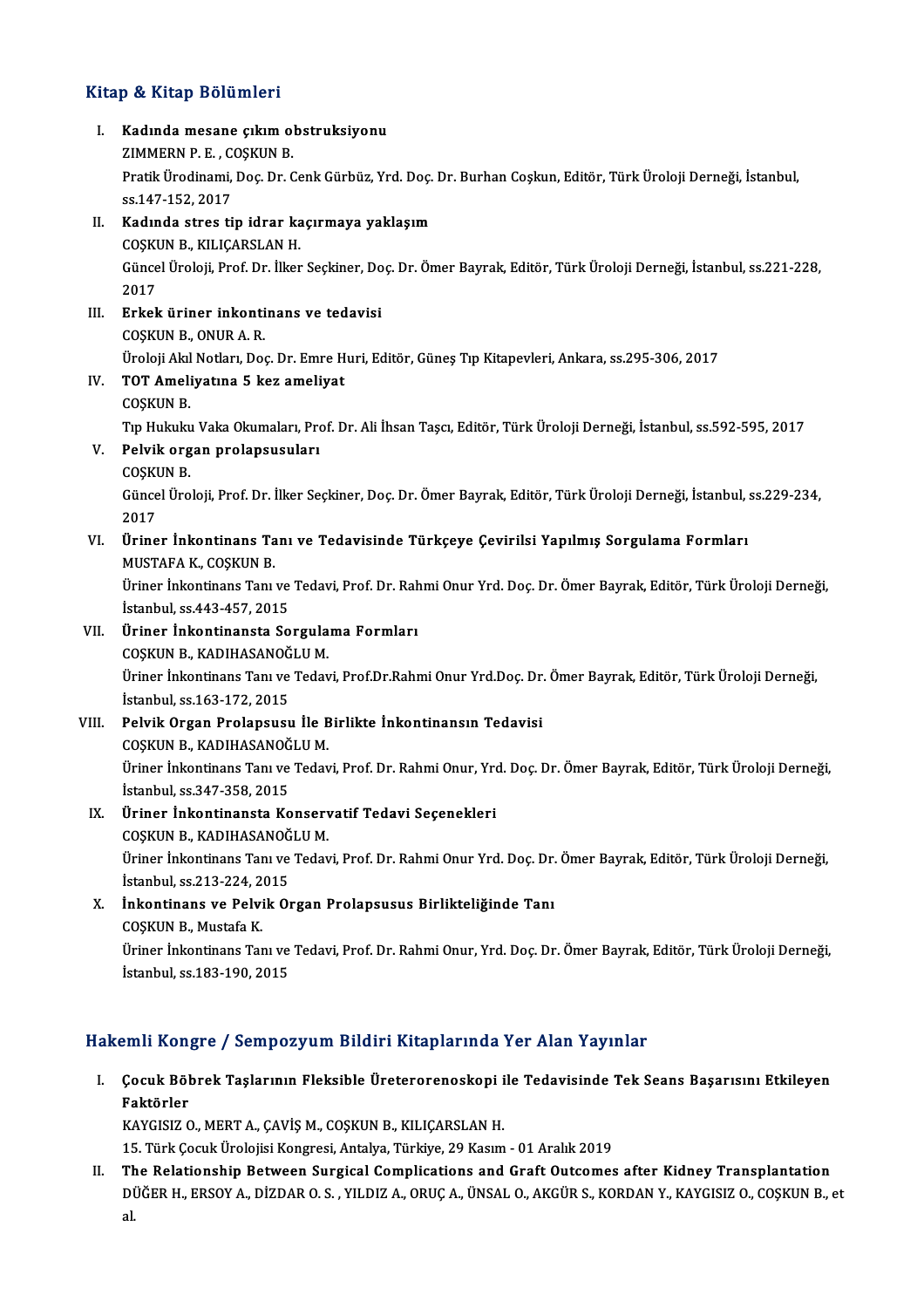19th Congress of the European Society for Organ Transplantation, KOPENHAG, 15 - 18 Eylül 2019, cilt.32, ss.222<br>Chanasteristics of Deseased Denors Heed for Kidney Transplantation, Single Center Euneriance

19th Congress of the European Society for Organ Transplantation, KOPENHAG, 15 - 18 Eylül 2019, cilt.32, ss.2<br>III. Characteristics of Deceased Donors Used for Kidney Transplantation: Single-Center Experience<br>FRSOV A. FLCIN 19th Congress of the European Society for Organ Transplantation, KOPENHAG, 15 - 18 Eylül 2019, cilt.32, ss.222<br>Characteristics of Deceased Donors Used for Kidney Transplantation: Single-Center Experience<br>ERSOY A., ELGİN E. Ch<br>ER<br>al. ERSOY A., ELGİN E., AKGÜR S., YILDIZ A., KAYGISIZ O., OFLAZ R., SELİMOĞLU K., ORUÇ A., ÜNSAL O., COŞKUN B., et<br>al

al.<br>19th Congress of the European Society for Organ Transplantation, KOPENHAG, Danimarka, 15 - 18 Eylül 201<br>IV. Effect Of Operation Timeline on Frequency of Surgical Complication in Deceased Donor Kidney<br>Transplantation 19th Congress of the European Society for Organ Transplantation, KOPENHAG, Danimarka, 15 - 18 Eylül 2019<br>Effect Of Operation Timeline on Frequency of Surgical Complication in Deceased Donor Kidney<br>Transplantation<br>ERSOY A., Effect Of Operation Timeline on Frequency of Surgical Complication in Deceased Donor Kidney<br>Transplantation<br>ERSOY A., DÜĞER H., DİZDAR O. S. , YILDIZ A., AKGÜR S., KAYGISIZ O., ORUÇ A., ÜNSAL O., COŞKUN B., KORDAN Y., et<br>a

Tr<br>ER<br>al.

al.<br>19th Congress of the European Society for Organ Transplantation, KOPENHAG, 15 - 18 Eylül 2019, ss.302

- al.<br>19th Congress of the European Society for Organ Transplantation, KOPENHAG, 15 18 Eylül 2019, ss.302<br>V. EVALUATION OF EDUCATIONAL LEVEL AND COGNITIVE STATUS IN MEN UNDERGOING ARTIFICIAL<br>URINARY SPHINGTER, A NEW INSIGH 19th Congress of the European Society for Organ Transplantation, KOPENHAG, 15 - 18 Eylül 2019, ss.302<br>EVALUATION OF EDUCATIONAL LEVEL AND COGNITIVE STATUS IN MEN UNDERGOING ARTIFICIAL<br>URINARY SPHINCTER: A NEW INSIGHT TO PR EVALUATION OF EDUCATIONAL LEVEL AND COGNITIVE STATUS IN MEN UNDERGOING AR<br>URINARY SPHINCTER: A NEW INSIGHT TO PREDICTIVE FACTORS OF REVISION AND FAILL<br>KELES A., ONUR A. R. , AYDOS M., COŞKUN B., KOCA O., DİNÇER M. M. , İMA URINARY SPHINCTER: A NEW INSIGHT TO PREDICTIVE FACT<br>KELES A., ONUR A. R. , AYDOS M., COŞKUN B., KOCA O., DİNÇER M. M.<br>AUA 2019, CHICAGO, Amerika Birleşik Devletleri, 3 - 06 Mayıs 2019<br>Artifiqual Ürinar Sfinktar Sanraqı Baş KELES A., ONUR A. R. , AYDOS M., COŞKUN B., KOCA O., DİNÇER M. M. , İMAMOĞLU M. A. , KARAKEÇİ A.<br>AUA 2019, CHICAGO, Amerika Birleşik Devletleri, 3 - 06 Mayıs 2019<br>VI. Artifisyel Üriner Sfinkter Sonrası Başarı ve Revizyon O
- AUA 2019, CHICAGO, Amerika Birleşik Devletleri, 3 06 Mayıs 201<br>Artifisyel Üriner Sfinkter Sonrası Başarı ve Revizyon Oran<br>İlişkilimi? Türkiye'deki İlk Çok Merkezli Çalışma Sonuçları<br>KELES A. ONUP A. B., COSKUN B. AYDOS M Artifisyel Üriner Sfinkter Sonrası Başarı ve Revizyon Oranları Eğitim Düzeyi ve Kogniti<br>İlişkilimi? Türkiye'deki İlk Çok Merkezli Çalışma Sonuçları<br>KELEŞ A., ONUR A. R. , COŞKUN B., AYDOS M., KOCA O., DİNÇER M. M. , KARAKE İlişkilimi? Türkiye'deki İlk Çok Merkezli Çalışma Sonuçları<br>KELEŞ A., ONUR A. R. , COŞKUN B., AYDOS M., KOCA O., DİNÇER M. M. , KARAKEÇİ A., SULUKAYA M.<br>27. ULUSAL ÜROLOJİ KONGRESİ, Kıbrıs (Kktc), 26 - 29 Ekim 2018 KELEŞ A., ONUR A. R. , COŞKUN B., AYDOS M., KOCA O., DİNÇER M. M. , KARAKEÇİ A., SULUKAYA M.<br>27. ULUSAL ÜROLOJİ KONGRESİ, Kıbrıs (Kktc), 26 - 29 Ekim 2018<br>VII. The Role of Educational Level and Cognitive Status of Pati
- 27. ULUSAL ÜROLOJİ KONGRESİ, Kıbrıs (Kktc), 26 29 Ekim 2018<br>The Role of Educational Level and Cognitive Status of Patients on Outcomes and Revision<br>Artificial Urinary Sphincter in Men with Post-Prostatectomy Incontinence The Role of Educational Level and<br>Artificial Urinary Sphincter in Men<br>Institutional Study in Turkish Men<br>Keles A. ONUP A. P. DINGER M.M., KO Artificial Urinary Sphincter in Men with Post-Prostatectomy Incontinence: The First Multi-<br>Institutional Study in Turkish Men<br>Keleş A., ONUR A. R. , DİNÇER M. M. , KOCA O., COŞKUN B., KARAKEÇİ A., Garayev A.<br>ICS ANNUAL MEE

Keleş A., ONUR A. R., DİNÇER M. M., KOCA O., COŞKUN B., KARAKEÇİ A., Garayev A.

#### VIII. The Use of Donor with Renal Failure in Cadaver and One-Year Outcome ICS ANNUAL MEETİNG, 28 - 31 Ağustos 2018<br>The Use of Donor with Renal Failure in Cadaver and One-Year Outcome<br>elgin e., yıldız a., ORUÇ A., COŞKUN B., KAYGISIZ O., ERSOY A., keskin s., VURUŞKAN H., selimoğlu k., DÜNDAR H.Z. The Use of Donor with Renal Failure in Cadaver and One-Year Outcome<br>elgin e., yıldız a., ORUÇ A., COŞKUN B., KAYGISIZ O., ERSOY A., keskin s., VURUŞKAN H., selimoğlu k., DÜNDAR H. Z.<br>27th International Congress of the Tran elgin e., yıldız a.<br>27th Internatio<br>cilt.102, ss.798<br>The Hae of Da 27th International Congress of the Transplantation-Society (TTS), Madrid, İspanya, 30 Haziran - 05 Temmuz 2018,<br>cilt.102, ss.798<br>IX. The Use of Donor with Renal Failure in Cadaver and One-Year Outcome

## cilt.102, ss.798<br>The Use of Donor with Renal Failure in Cadaver and One-Year Outcome<br>ELGİN E., YILDIZ A., ORUÇ A., COŞKUN B., KAYGISIZ O., ERSOY A., KESKİN S., VURUŞKAN H., SELİMOĞLU K., DÜNDAR<br>H. 7 The<br>ELGI<br>H.Z. ELGİN E., YILDIZ A., ORUÇ A., COŞKUN B., KAYGISIZ O., ERSOY A., KESKİN S., VURUŞKAN H., SELİMOĞLU K., DÜ<br>H. Z.<br>27th International Congress of The Transplantation Society, Madrid, İspanya, 30 Haziran - 05 Temmuz 2018,<br>cilt

H. Z.<br>27th International Congress of The Transplantation Society, Madrid, İspanya, 30 Haziran - 05 Temmuz 2018,<br>cilt.102, ss.798 27th International Congress of The Transplantation Society, Madrid, İspanya, 30 Haziran - 05 Temmuz 2018,<br>cilt.102, ss.798<br>X. Comparison of the factors affecting the durability of flexible ureterorenoscope for renal stone<br>

# cilt.102, ss.798<br>Comparison of the facto<br>therapy retrospectively<br>CÜNSEREN KÖ CİSEK M Comparison of the factors affecting the durability of flexible ureterorenose<br>therapy retrospectively<br>GÜNSEREN K.Ö., ÇİÇEKM.Ç., KAYGISIZ O., COŞKUN B., KORDAN Y., KILIÇARSLAN H.<br>Eth Mesting of the FAU Section of Ure Technol

therapy retrospectively<br>GÜNSEREN K. Ö. , ÇİÇEK M. Ç. , KAYGISIZ O., COŞKUN B., KORDAN Y., KILIÇARSLAN H.<br>6th Meeting of the EAU Section of Uro-Technology in conjunction with the Italian Endourology Association (IEA),<br>Moden GÜNSEREN K. Ö. , ÇİÇEK M. Ç. , KAYGISIZ O., COŞKUN<br>6th Meeting of the EAU Section of Uro-Technology i<br>Modena, İtalya, 24 - 26 Mayıs 2018, cilt.17, ss.2122<br>Cosuk böhrek taslarının fleksible üretererene 6th Meeting of the EAU Section of Uro-Technology in conjunction with the Italian Endourology Association (Modena, İtalya, 24 - 26 Mayıs 2018, cilt.17, ss.2122<br>XI. Çocuk böbrek taşlarının fleksible üreterorenoskopi eşliğind

# Modena, İtalya, 24 - 26 Mayıs<br>Çocuk böbrek taşlarının flı<br>boyutunun başarıya etkisi<br>KAVCISIZ O. MEPT A. COSKUI Çocuk böbrek taşlarının fleksible üreterorenoskopi eşliğinde<br>boyutunun başarıya etkisi<br>KAYGISIZ O., MERT A., COŞKUN B., GÜNSEREN K. Ö. , KILIÇARSLAN H.<br>14. Türk Cosuk Ürelejisi Konsresi, Antalya Türkiye 30 Kasım - 03 Ar

boyutunun başarıya etkisi<br>KAYGISIZ O., MERT A., COŞKUN B., GÜNSEREN K. Ö. , KILIÇARSLAN H.<br>14. Türk Çocuk Ürolojisi Kongresi, Antalya, Türkiye, 30 Kasım - 02 Aralık 2017, ss.69<br>Olaylarla nelijik prelansus baştalarının yöne KAYGISIZ 0., MERT A., COŞKUN B., GÜNSEREN K. Ö. , KILIÇARSLAN H.<br>14. Türk Çocuk Ürolojisi Kongresi, Antalya, Türkiye, 30 Kasım - 02 Ara<br>XII. Olgularla pelvik prolapsus hastalarının yönetimi<br>KARATAŞ Ö. F. , COŞKUN B.

# 14. Türk Çocuk Ürolojisi Ko<br>Olgularla pelvik prolaps<br>KARATAŞ Ö. F. , COŞKUN B.<br>26. Ulucal Üroloji Kongresi Olgularla pelvik prolapsus hastalarının yönetimi<br>KARATAŞ Ö. F. , COŞKUN B.<br>26. Ulusal Üroloji Kongresi, Girne, Kıbrıs (Kktc), 12 - 15 Ekim 2017<br>Nörojan Masanali Olaylarla Banal

KARATAŞ Ö. F. , COŞKUN B.<br>26. Ulusal Üroloji Kongresi, Girne, Kıbr<br>XIII. Mörojen Mesaneli Olgularla Panel<br>CİNSPERC D. GÜRRÜZ C. COSKUN R

26. Ulusal Üroloji Kongresi, Girne, Kıbrıs (Kktc),<br>Nörojen Mesaneli Olgularla Panel<br>GİNSBERG D., GÜRBÜZ C., COŞKUN B., ŞİMŞEK A.<br>26. Ulusal Üroloji Kongresi, Girne, Kıbrıs (Klto)

Nörojen Mesaneli Olgularla Panel<br>GİNSBERG D., GÜRBÜZ C., COŞKUN B., ŞİMŞEK A.<br>26. Ulusal Üroloji Kongresi, Girne, Kıbrıs (Kktc), 12 - 15 Ekim 2017

## GİNSBERG D., GÜRBÜZ C., COŞKUN B., ŞİMŞEK A.<br>26. Ulusal Üroloji Kongresi, Girne, Kıbrıs (Kktc), 12 - 15 Ekim 2017<br>XIV. Böbrek taşı tedavisinde Fleksible Üreterorenoskop kullanım süresini etkileyen faktörlerin<br>netreenektif 26. Ulusal Üroloji Kongresi, Girne, Kıl<br>Böbrek taşı tedavisinde Fleksible<br>retrospektif olarak araştırılması<br>CÜNSEREN KÖ KAYCISIZ O COSKI Böbrek taşı tedavisinde Fleksible Üreterorenoskop kullanım süresini etl<br>retrospektif olarak araştırılması<br>GÜNSEREN K.Ö., KAYGISIZ O., COŞKUN B., KORDAN Y., MERT A., KILIÇARSLAN H.<br>26 Hlucel Üneleji Kongresi Cinne Kıbrıs (K

retrospektif olarak araştırılması<br>GÜNSEREN K. Ö. , KAYGISIZ O., COŞKUN B., KORDAN Y., MERT A., KILIÇARSLAN H.<br>26. Ulusal Üroloji Kongresi, Girne, Kıbrıs (Kktc), 12 - 15 Ekim 2017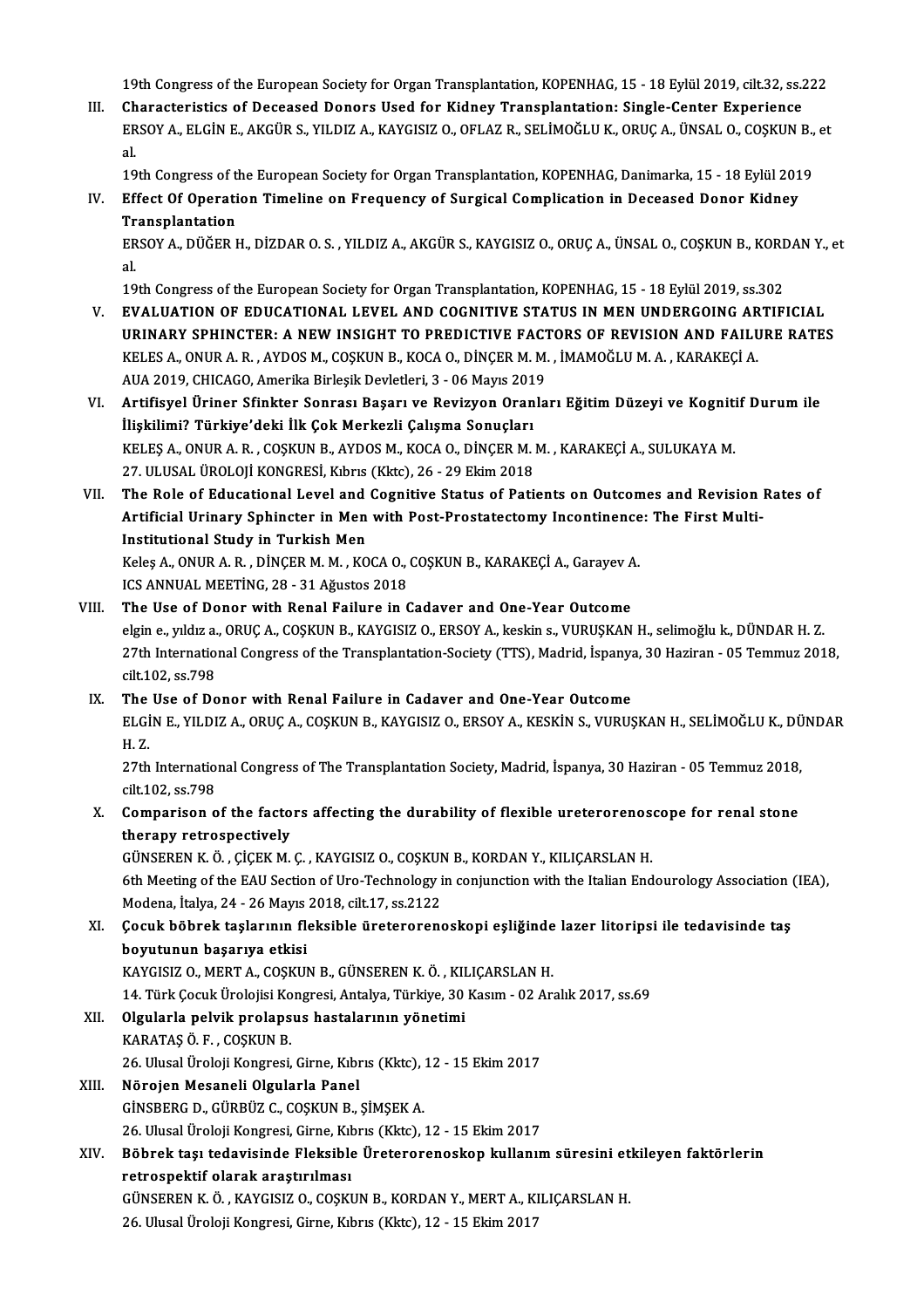| XV.     | DJ stent takılması böbrek taşı için uygulanan fleksibl üreteroskopi sonrası son takipte taşsızlık                                                                                                                      |
|---------|------------------------------------------------------------------------------------------------------------------------------------------------------------------------------------------------------------------------|
|         | oranını iyileştirir mi?                                                                                                                                                                                                |
|         | KAYGISIZ O., KILIÇARSLAN H., COŞKUN B., GÜNSEREN K. Ö., MERT A., ÖZMERDİVEN Ç. G., KORDAN Y.                                                                                                                           |
|         | 26. Ulusal Üroloji Kongresi, Girne, Kıbrıs (Kktc), 12 - 15 Ekim 2017                                                                                                                                                   |
| XVI.    | Sağ ve sol donor nefrektomi komplikasyonlarının ve graft sağ alımlarının karşılaştırılması                                                                                                                             |
|         | COŞKUN B., KAYGISIZ O., ÖZMERDİVEN Ç. G., MERT A., VURUŞKAN H., YAVAŞCAOĞLU İ.                                                                                                                                         |
|         | 26. Ulusal Üroloji Kongresi, Girne, Kıbrıs (Kktc), 12 - 15 Ekim 2017                                                                                                                                                   |
| XVII.   | Renal pelvis taşlarında retrograd intra renal cerrahi uygulamasında 2 cm.geçerli bir sınır mıdır ?                                                                                                                     |
|         | KAYGISIZ O., COŞKUN B., MERT A., KILIÇARSLAN H.                                                                                                                                                                        |
|         | 26. Ulusal Üroloji Kongresi, Girne, Kıbrıs (Kktc), 12 - 15 Ekim 2017, ss.69                                                                                                                                            |
| XVIII.  | Sağ ve sol donor nefrektomi komplikasyonlarının ve graft sağ kalımlarının karşılaştırılması                                                                                                                            |
|         | COŞKUN B., KAYGISIZ O., ÖZMERDİVEN Ç. G., MERT A., VURUŞKAN H., YAVAŞCAOĞLU İ.                                                                                                                                         |
|         | 26. Ulusal Üroloji Kongresi, Girne, Kıbrıs (Kktc), 12 - 15 Ekim 2017                                                                                                                                                   |
| XIX.    | Management of the complications of the pubovaginal surgery                                                                                                                                                             |
|         | BAYRAK Ö., COŞKUN B., DİNÇER M. M., ÖNEM K., ONUR A. R.                                                                                                                                                                |
|         | ICS 2017 Annual Meeting, 12 - 15 Eylül 2017                                                                                                                                                                            |
| XX.     | MANAGEMENT OF THE COMPLICATIONS OF PUBOVAGINAL SLING SURGERY                                                                                                                                                           |
|         | BAYRAK Ö., COŞKUN B., dinçer m., ÖNEM K., ONUR A. R.                                                                                                                                                                   |
| XXI.    | International Continence Society Meeting 2017 Firence, Floransa, Italya, 12 - 15 Eylül 2017<br>The Effect of Renal Arterial Anastomosis Techniques on the Development of Complications and Graft                       |
|         | Dysfunction in Recipients after Kidney Transplantation                                                                                                                                                                 |
|         | KANAT F. M., KORDAN Y., KAYGISIZ O., COŞKUN B., VURUŞKAN H., ORUÇ A., YILDIZ A., AYAR Y., ERSOY A.                                                                                                                     |
|         | 54th ERA EDTA Congress, Madrid, Spain, Madrid, İspanya, 3 - 06 Haziran 2017                                                                                                                                            |
| XXII.   | Comparison of the Effect of Anastomosis Type on Early Graft Functions and Complications in Kidney                                                                                                                      |
|         | <b>Transplant Patients with Multiple Arteries</b>                                                                                                                                                                      |
|         | SÖNMEZ A., KORDAN Y., KAYGISIZ O., COŞKUN B., VURUŞKAN H., YILDIZ A., ORUÇ A., AYAR Y., AYDIN F., ERSOY A.                                                                                                             |
|         | 54th ERA EDTA Congress, Madrid, Spain, Madrid, İspanya, 3 - 06 Haziran 2017                                                                                                                                            |
| XXIII.  | COMPARISON OF INTERMEDIATE AND LOW FREQUENCYSHOCK WAVE LITHOTRIPSY FOR PEDIATRIC                                                                                                                                       |
|         | <b>KIDNEYSTONE</b>                                                                                                                                                                                                     |
|         | KAYGISIZ O., KILIÇARSLAN H., MERT A., COŞKUN B., KORDAN Y.                                                                                                                                                             |
|         | 28th ESPU Congress, Barselona, İspanya, 19 - 22 Nisan 2017, ss 241                                                                                                                                                     |
| XXIV.   | Top Papers Nöroürolji                                                                                                                                                                                                  |
|         | COSKUN B.                                                                                                                                                                                                              |
|         | 25. Ulusal Üroloji Kongresi, Girne, Kıbrıs (Kktc), 6 - 09 Ekim 2016                                                                                                                                                    |
| XXV.    | Difficult urethral reconstruction in women (stricture, mesh, diverticulum)                                                                                                                                             |
|         | DMOCHOWSKY R., GOMELSKY A., ROVNER E., COSKUN B.                                                                                                                                                                       |
|         | American Urolological Association Annual Meeting 2016, San Diego, 6 - 10 Mayıs 2016                                                                                                                                    |
| XXVI.   | Comparison of laparoscopic extra peritoneal transvesical prostatectomy and open prostatectomy                                                                                                                          |
|         | GÜNSEREN K. Ö., COŞKUN B., KAYGISIZ O., AYTAÇ VURUŞKAN B., KORDAN Y., VURUŞKAN H., YAVAŞCAOĞLU İ.<br>American Urolological Association Annual Meeting 2016, San Diego, Amerika Birleşik Devletleri, 6 - 10 Mayıs 2016, |
|         | cilt 195, ss 513-514                                                                                                                                                                                                   |
| XXVII.  | Panel: AÜSS: Olgular eşliğinde tartışalım                                                                                                                                                                              |
|         | ÖTÜNÇTEMUR A., COŞKUN B., KÜÇÜK E. V., ERKAN E.                                                                                                                                                                        |
|         | Avrasya Üroonkoloji Bahar Kongresi Prostat Kanseri ve BPH, Bursa, Türkiye, 28 Nisan - 01 Mayıs 2016                                                                                                                    |
| XXVIII. | The best materials for female pelvic surgery                                                                                                                                                                           |
|         | COȘKUN B.                                                                                                                                                                                                              |
|         | South Eastern European Meeting 2015, 06 Kasım 2015 - 08 Ocak 2016                                                                                                                                                      |
| XXIX.   | ÇOCUK BÖBREK TAŞI HASTALIĞININ FLEKSİBLE ÜRETERORENOSKOPİK LAZER LİTOTRİPSİ İLE                                                                                                                                        |
|         | TEDAVISINDE ERKENDÖNEM BAŞARIYI ETKİLEYEN FAKTÖRLER VE TEDAVI SONU SONUÇLARI                                                                                                                                           |
|         | KAYGISIZ O., KILIÇARSLAN H., COŞKUN B., GÜNSEREN K. Ö., KORDAN Y.                                                                                                                                                      |
|         | 13. TÜRK ÇOCUK ÜROLOJİ KONGRESİ, Antalya, Türkiye, 26 - 28 Kasım 2015, ss.76                                                                                                                                           |
|         |                                                                                                                                                                                                                        |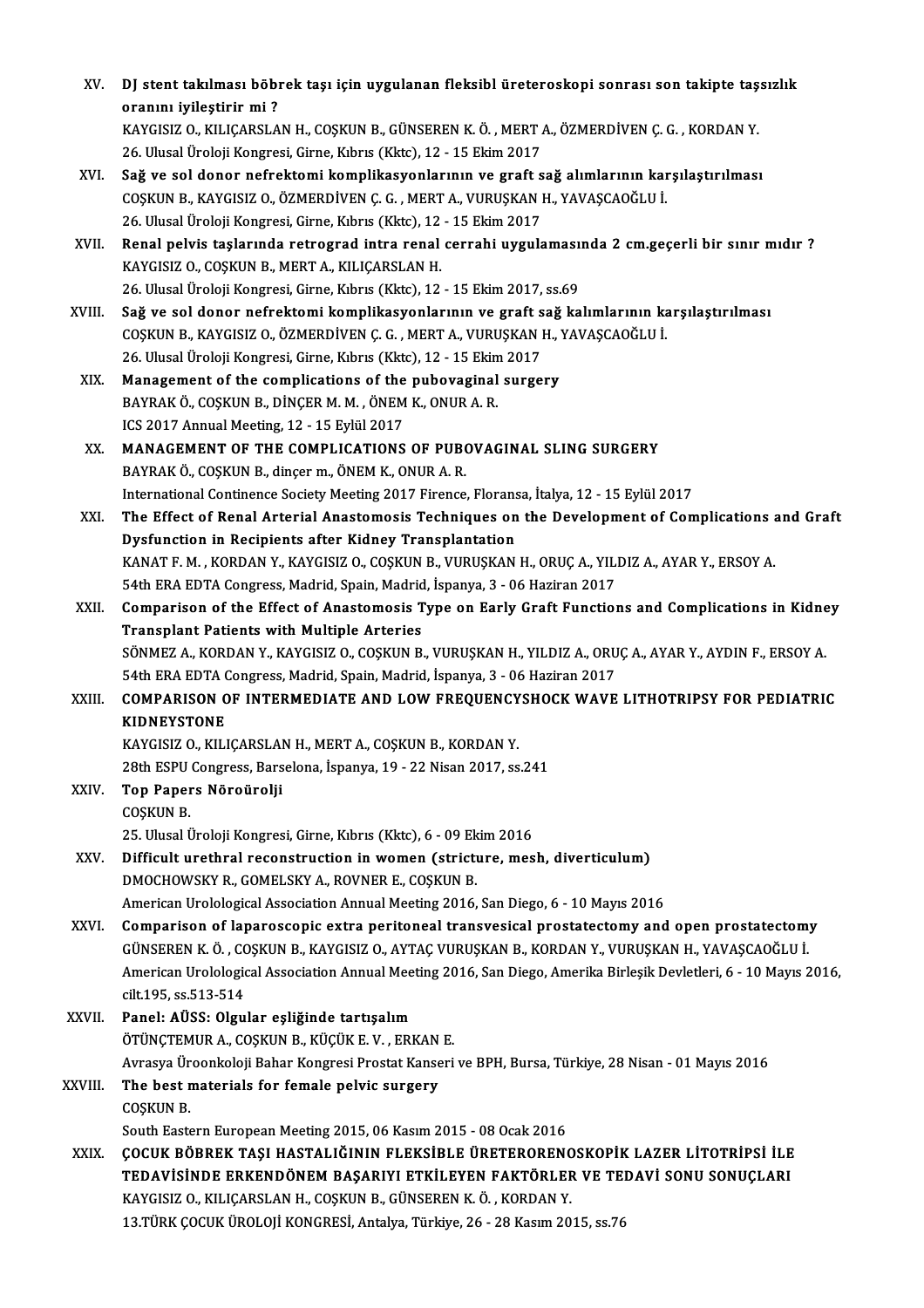XXX. Üreter taşının semi rigid üreterorenoskopik lazer litotripside taş boyutu önemli mi?<br>KAYÇISIZ Q KU IÇARSLAN H. COSKUN B. MERT A Üreter taşının semi rigid üreterorenoskopik l<br>KAYGISIZ O., KILIÇARSLAN H., COŞKUN B., MERT A.<br>12. Türk Cosuk Üreleji Konspesi, Antekya Türkiya 2 Üreter taşının semi rigid üreterorenoskopik lazer litotripside taş bo<br>KAYGISIZ O., KILIÇARSLAN H., COŞKUN B., MERT A.<br>13. Türk Çocuk Üroloji Kongresi, Antalya, Türkiye, 26 - 28 Kasım 2015, ss.75<br>PEDİATRİK ÜST ÜRİNER SİSTEM KAYGISIZ O., KILIÇARSLAN H., COŞKUN B., MERT A.<br>13. Türk Çocuk Üroloji Kongresi, Antalya, Türkiye, 26 - 28 Kasım 2015, ss.75<br>XXXI. PEDİATRİK ÜST ÜRİNER SİSTEM TAŞ HASTALIĞINDA ŞOK DALGA LİTOTRİPSİ DÜŞÜK FREKANSLI MI<br>YÜ 13. Türk Cocuk Üroloji Kongresi, Antalya, Türkiye, 26 - 28 Kasım 2015, ss.75 KAYGISIZ O., KILIÇARSLAN H., COŞKUN B., KORDAN Y. YÜKSEK FREKANSLI MI<br>KAYGISIZ O., KILIÇARSLAN H., COŞKUN B., KORDAN Y.<br>13.TÜRK ÇOCUK ÜROLOJİ KONGRESİ, Antalya, Türkiye, 26 - 28 Kasım 2015, ss.54<br>ÜRETER TASININ SEMİ RİÇİD ÜRETERORENOSKORİK I AZER I İTOTRİRSİ KAYGISIZ O., KILIÇARSLAN H., COŞKUN B., KORDAN Y.<br>13.TÜRK ÇOCUK ÜROLOJİ KONGRESİ, Antalya, Türkiye, 26 - 28 Kasım 2015, ss.54<br>XXXII. ÜRETER TAŞININ SEMİ RİGİD ÜRETERORENOSKOPİK LAZER LİTOTRİPSİDE TAŞ BOYUTU ÖNEMLİ Mİ 13.TÜRK ÇOCUK ÜROLOJİ KONGRESİ, Antalya, Türki<br>**ÜRETER TAŞININ SEMİ RİGİD ÜRETERORENO:**<br>KAYGISIZ O., KILIÇARSLAN H., MERT A., COŞKUN B.<br>12 TÜRK COÇUK ÜROLOU KONGRESİ, Antalya, Türki ÜRETER TAŞININ SEMİ RİGİD ÜRETERORENOSKOPİK LAZER LİTOTRİPSİ<br>KAYGISIZ O., KILIÇARSLAN H., MERT A., COŞKUN B.<br>13.TÜRK ÇOCUK ÜROLOJİ KONGRESİ, Antalya, Türkiye, 26 - 28 Kasım 2015, ss.75<br>Cosuk böbrek tesi baştalığının flaksi KAYGISIZ O., KILIÇARSLAN H., MERT A., COŞKUN B.<br>13.TÜRK ÇOCUK ÜROLOJİ KONGRESİ, Antalya, Türkiye, 26 - 28 Kasım 2015, ss.75<br>XXXIII. Çocuk böbrek taşı hastalığının fleksible üreterorenoskopik lazer litotripsi ile tedavi 13 TÜRK ÇOCUK ÜROLOJİ KONGRESİ, Antalya, Türkiye, 26 - 28 Kasım 2015, ss.75 KAYGISIZ O., KILIÇARSLAN H., COŞKUN B., KORDAN Y., GÜNSEREN K.Ö. 13.TürkÇocukÜrolojiKongresi,Antalya,Türkiye,26 -28Kasım2015, ss.76 KAYGISIZ O., KILIÇARSLAN H., COŞKUN B., KORDAN Y., GÜNSEREN K. Ö.<br>13. Türk Çocuk Üroloji Kongresi, Antalya, Türkiye, 26 - 28 Kasım 2015, ss.76<br>XXXIV. Renal ven trombozu olan renal hücreli kanserlerde transperitonoskopi 13. Türk Çocuk Üroloji Kongresi, Antalya, Türkiye, 26 - 28 Kasım 2015, ss.76<br>Renal ven trombozu olan renal hücreli kanserlerde transperitonoskopik yaklaşım<br>ÇELEN S., KAYGISIZ O., KORDAN Y., COŞKUN B., AYTAÇ VURUŞKAN B., VU Renal ven trombozu olan renal hücreli kanserle<br>ÇELEN S., KAYGISIZ O., KORDAN Y., COŞKUN B., AYTAÇ<br>12.Üroonkoloji kongresi, Türkiye, 18 - 22 Kasım 2015<br>Euro 1 Bonal ven trombozu olan Bonal Hüsreli k CELEN S., KAYGISIZ O., KORDAN Y., COŞKUN B., AYTAÇ VURUŞKAN B., VURUŞKAN H., YAVAŞCAOĞLU İ.<br>12.Üroonkoloji kongresi, Türkiye, 18 - 22 Kasım 2015<br>XXXV. Evre 1 Renal ven trombozu olan Renal Hücreli Kanserlere Transperito 12.Üroonkoloji kongresi, Türkiye, 18 - 22 Kasım 2015<br>Evre 1 Renal ven trombozu olan Renal Hücreli Kanserlere Transperitonoskopik Yaklaşım<br>ÇELEN S., KAYGISIZ O., KORDAN Y., COŞKUN B., VURUŞKAN H., YAVAŞCAOĞLU İ. 12.ÜROONKOLOJİKONGRESİ,Antalya,Türkiye,18 -22Kasım2015, ss.77 XXXVI. Laparoskopik Radikal Sistektomi Deneyimimiz ÇELENS.,KORDANY.,COŞKUNB.,KAYGISIZO.,VURUŞKANH.,KILIÇARSLANH.,YAVAŞCAOĞLUİ. 12.ÜROONKOLOJİKONGRESİ,Antalya,Türkiye,18 -22Kasım2015, ss.79 CELEN S., KORDAN Y., COSKUN B., KAYGISIZ O., VURUSKAN H.,<br>12.ÜROONKOLOJİ KONGRESİ, Antalya, Türkiye, 18 - 22 Kasım :<br>XXXVII. Our experience in laparoscopic radical prostatectomy GÜNSEREN K. Ö. , KAYGISIZ O., COŞKUN B., KORDAN Y., AYTAÇ VURUŞKAN B., VURUŞKAN H., YAVAŞCAOĞLU İ.<br>26th. World Congress of Videourology, 20 - 22 Ekim 2015 Our experience in laparoscopic radical prostatecton<br>GÜNSEREN K.Ö., KAYGISIZ O., COŞKUN B., KORDAN Y., AYT<br>26th. World Congress of Videourology, 20 - 22 Ekim 2015<br>Laparoskopik transvegikal adapamaktami danayimle XXXVIII. Laparoskopik transvezikal adenomektomi deneyimlerimiz GÜNSERENK.Ö. ,KORDANY.,COŞKUNB.,KAYGISIZO.,VURUŞKANH.,YAVAŞCAOĞLUİ. Laparoskopik transvezikal adenomektomi deneyimlerimiz<br>GÜNSEREN K. Ö. , KORDAN Y., COŞKUN B., KAYGISIZ O., VURUŞKAN H., YAV<br>26th World Congress on Videourology, İzmir, Türkiye, 20 - 22 Ekim 2015<br>Qur evnerinee in lanarossani GÜNSEREN K. Ö., KORDAN Y., COŞKUN B., KAYGISIZ O., V<br>26th World Congress on Videourology, İzmir, Türkiye, 20<br>XXXIX. Our experince in laparoscopic radical cystectomy<br>CELEN S. KORDAN Y. COSKUN B. KAYGISIZ O. VUBUSKA Our experince in laparoscopic radical cystectomy<br>CELEN S., KORDAN Y., COSKUN B., KAYGISIZ O., VURUSKAN H., KILIÇARSLAN H., YAVAŞCAOĞLU İ. Our experince in laparoscopic radical cystectomy<br>CELEN S., KORDAN Y., COSKUN B., KAYGISIZ O., VURUSKAN H., KILICARSLA<br>26th World Congress on Videourology, İzmir, Türkiye, 20 - 22 Ekim 2015<br>Our experience in Laparossopic Tr CELEN S., KORDAN Y., COSKUN B., KAYGISIZ O., VURUSKAN H., KILICARSL.<br>26th World Congress on Videourology, İzmir, Türkiye, 20 - 22 Ekim 2015<br>XL. Qur experience in Laparoscopic Transperitoneal Adrenalectomy<br>KORDAN Y. Selen 8 26th World Congress on Videourology, İzmir, Türkiye, 20 - 22 Ekim 2015<br>Our experience in Laparoscopic Transperitoneal Adrenalectomy<br>KORDAN Y., çelen s., COŞKUN B., KAYGISIZ O., VURUŞKAN H., YAVAŞCAOĞLU İ.<br>26th World sengre Our experience in Laparoscopic Transperitoneal Adrenalectomy<br>KORDAN Y., çelen s., COŞKUN B., KAYGISIZ O., VURUŞKAN H., YAVAŞCAOĞLU İ.<br>26th World congress on videourology, İzmir, Türkiye, 20 - 22 Ekim 2015, ss.29<br>Our experi KORDAN Y., çelen s., COŞKUN B., KAYGISIZ O., VURUŞKAN H., YAVAŞCAO<br>26th World congress on videourology, İzmir, Türkiye, 20 - 22 Ekim 201<br>XLI. Our experince in laparoscopic transperitoneal adrenalectomy<br>200 DAN Y. CELEN S. 26th World congress on videourology, İzmir, Türkiye, 20 - 22 Ekim 2015, ss.29<br>Our experince in laparoscopic transperitoneal adrenalectomy<br>KORDAN Y., ÇELEN S., COŞKUN B., KAYGISIZ O., VURUŞKAN H., YAVAŞCAOĞLU İ.<br>26th World Our experince in laparoscopic transperitoneal adrenalectomy<br>KORDAN Y., ÇELEN S., COŞKUN B., KAYGISIZ O., VURUŞKAN H., YAVAŞCAO<br>26th World Congress on Videourology, İzmir, Türkiye, 20 - 22 Ekim 2015<br>Laparossonis transperito KORDAN Y., ÇELEN S., COŞKUN B., KAYGISIZ O., VURUŞKAN H., YAVAŞCAOĞLU İ.<br>26th World Congress on Videourology, İzmir, Türkiye, 20 - 22 Ekim 2015<br>XLII. Laparoscopic transperitoneal radical neprectomy for pT3b renal cell carc 26th World Congress on Videourology, İzmir, Türkiye, 20 - 22 Ekim 2<br>Laparoscopic transperitoneal radical neprectomy for pT3b re<br>GÜNSEREN K.Ö., KORDAN Y., COŞKUN B., KAYGISIZ O., VURUŞKAN H.<br>26th word congress on videourolo Laparoscopic transperitoneal radical neprectomy for pT3b rena<br>GÜNSEREN K. Ö. , KORDAN Y., COŞKUN B., KAYGISIZ O., VURUŞKAN H.<br>26th word congress on videourology, İzmir, Türkiye, 20 - 22 Ekim 2015<br>Qur experinese in lapaross GÜNSEREN K. Ö., KORDAN Y., COŞKUN B., KAYGISIZ O., VURUŞKAN F.<br>26th word congress on videourology, İzmir, Türkiye, 20 - 22 Ekim 20<br>XLIII. **Our experinece in laparoscopic transvesical adenomectomy**<br>CÜNSEREN K. Ö., KORDAN Y. 26th word congress on videourology, İzmir, Türkiye, 20 - 22 Ekim 2015<br>Our experinece in laparoscopic transvesical adenomectomy<br>GÜNSEREN K.Ö., KORDAN Y., COŞKUN B., KAYGISIZ O., VURUŞKAN H., YAVAŞCAOĞLU İ.<br>26th World Congre Our experinece in laparoscopic transvesical adenomectomy<br>GÜNSEREN K. Ö. , KORDAN Y., COŞKUN B., KAYGISIZ O., VURUŞKAN H., YAV<br>26th World Congress on Videourology, İzmir, Türkiye, 20 - 22 Ekim 2015<br>Laparossonis transporiton GÜNSEREN K. Ö. , KORDAN Y., COŞKUN B., KAYGISIZ O., VURUŞKAN H., YAVAŞCAOĞLU İ.<br>26th World Congress on Videourology, İzmir, Türkiye, 20 - 22 Ekim 2015<br>XLIV. Laparoscopic transperitoneal radical nephrectomyfor pT3b renal ce 26th World Congress on Videourology, İzmir, Türkiye, 20 - 22 Ekim 2015<br>Laparoscopic transperitoneal radical nephrectomyfor pT3b renal cell carcinoma<br>ÇELEN S., COŞKUN B., KORDAN Y., KAYGISIZ O., AYTAÇ VURUŞKAN B., VURUŞKAN XLIV. Laparoscopic transperitoneal radical nephrectomyfor pT3b renal cell carcinoma<br>CELEN S., COSKUN B., KORDAN Y., KAYGISIZ O., AYTAC VURUSKAN B., VURUSKAN H., YAVAS<br>26th World congress on videourology, İzmir, Türkiye, 20 CELEN S., COSKUN B., KORDAN Y., KAYGISIZ O., AYTAC VURUSKAN B., VURUSKAN H., YAV<br>26th World congress on videourology, İzmir, Türkiye, 20 - 22 Ekim 2015<br>XLV. The Effect of L-Arginin and Tadalafil in rat testis ischemia repe 26th World congress on videourology, İzmir, Türkiye, 20 - 22 Ekim 2015<br>The Effect of L-Arginin and Tadalafil in rat testis ischemia reperfusion injury<br>KAYGISIZ O., ÖZMERDİVEN Ç. G. , AYTAÇ VURUŞKAN B., KILIÇARSLAN H., COŞK The Effect of L-Arginin and Tadalafil in rat testis ischemia reperfusion in<br>KAYGISIZ O., ÖZMERDİVEN Ç. G. , AYTAÇ VURUŞKAN B., KILIÇARSLAN H., COŞKUN<br>26th Congress of the European Society for Paediatric Urology, 14 - 17 Ek 26th Congress of the European Society for Paediatric Urology, 14 - 17 Ekim 2015<br>XLVI. THE EFFECT OF L ARGININE AND TADALAFIL IN RAT TESTIS ISCHEMIA REPERFUSION INJURY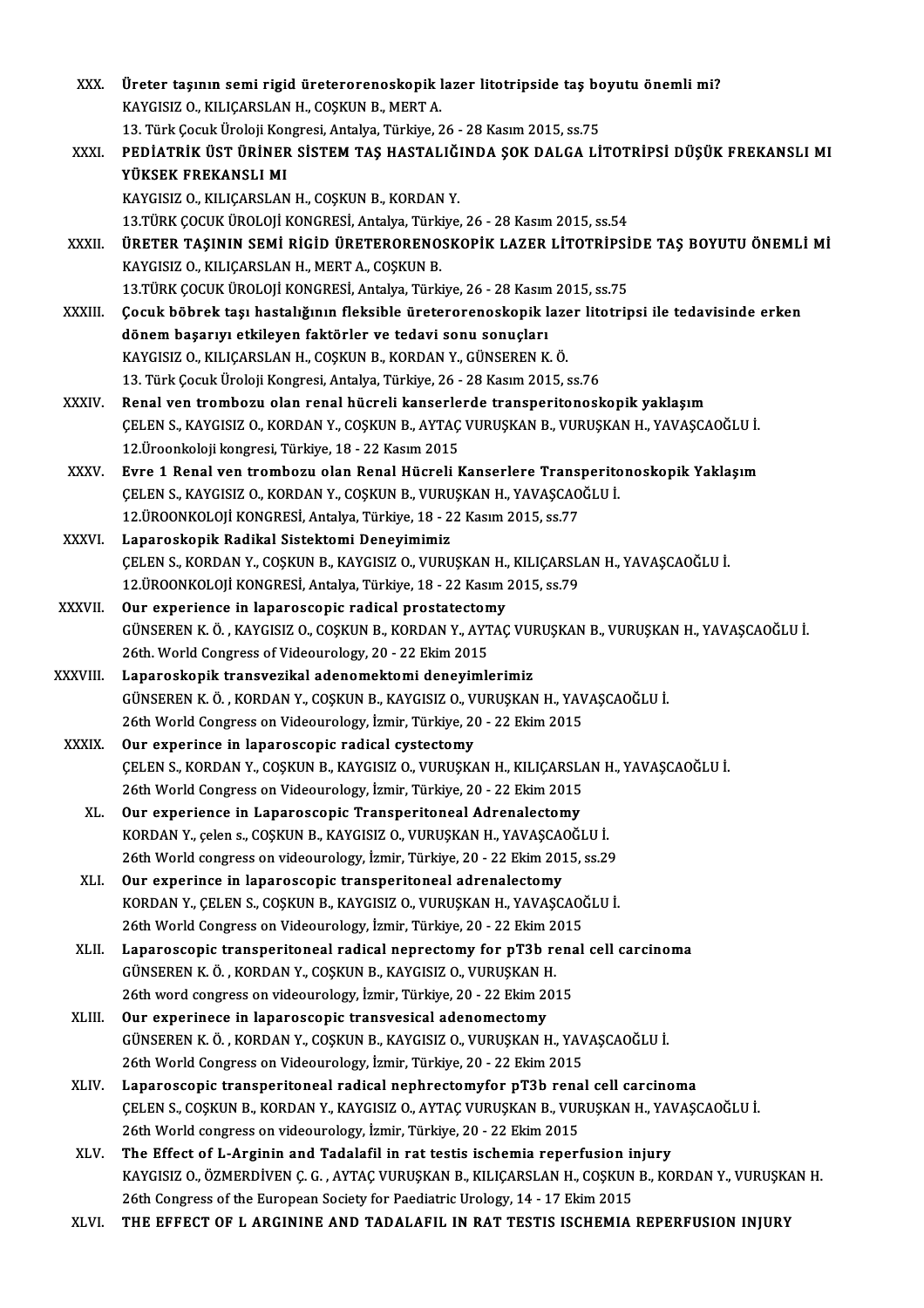KAYGISIZ O., ÖZMERDİVEN G., AYTAÇ VURUŞKAN B., KILIÇARSLAN H., COŞKUN B., KORDAN Y., VURUŞKAN H. KAYGISIZ O., ÖZMERDİVEN G., AYTAÇ VURUŞKAN B., KILIÇARSLAN H., COŞKUN B., KORDAN Y., VURUŞKAN H.<br>26th ESPU Congress, Joint Meeting with ICCS + SPU + AAP/SOU + AAPU + SFU, PRAG, Çek Cumhuriyeti, 14 - 17 KAYGISIZ O., ÖZM<br>26th ESPU Congre<br>Ekim 2015, ss.26<br>Our evregiones 26th ESPU Congress, Joint Meeting with ICCS + SPU + AAF<br>Ekim 2015, ss.26<br>XLVII. Our experience in laparoscopic radical cystectomy<br>EQPDAN V. CELEN S. COSEUN B. FAVCISIZ O. VUBUSEAN

- Ekim 2015, ss.26<br>Our experience in laparoscopic radical cystectomy<br>KORDAN Y., ÇELEN S., COŞKUN B., KAYGISIZ O., VURUŞKAN H., KILIÇARSLAN H., YAVAŞCAOĞLU İ. 33rdWorldCongress ofEndourology&SWL,Londrina,Brezilya,1 -04Ekim2015, cilt.29, ss.146-147 KORDAN Y., ÇELEN S., COŞKUN B., KAYGISIZ O., VURUŞKAN H., KILIÇARSLAN H., YAVAŞCAOĞLU İ.<br>33rd World Congress of Endourology & SWL, Londrina, Brezilya, 1 - 04 Ekim 2015, cilt.29, ss.146-147<br>XLVIII. FACTORS INFLUENCING L 33rd World Congress of<br>FACTORS INFLUENCIN<br>CENTER EXPERIENCE<br>Savilar E J - ERSOV A -AY FACTORS INFLUENCING LYMPHOCEL DEVELOPMENT AFTER KIDNEY TRANSPLANTATION: SINGLE<br>CENTER EXPERIENCE<br>Sayilar E. I. , ERSOY A., Ayar Y., Aydin M. F. , ŞAHİN A. B. , COŞKUN B., KAYGISIZ O., YILDIZ A., Kordan Y., VURUŞKAN<br>H CE<br>Sa<br>H Sayilar E. I. , ERSOY A., Ayar Y., Aydin M. F. , ŞAHİN A. B. , COŞKUN B., KAYGISIZ O., YILDIZ A., Kordan Y., VURUŞKAN<br>H.<br>52nd Congress of the European-Renal-Association-European-Dialysis-and-Transplant-Assocation, London, H.<br>52nd Congress of the European-Renal-Association-European-Dialysis-and-Transplant-Assocation, London, Kanada,<br>28 - 31 Mayıs 2015, cilt.30 XLIX. Renal transplantasyon öncesi bench masasında taş tedavisi için fleksible üreteroskop kullanımı 28 - 31 Mayıs 2015, cilt.30<br>Renal transplantasyon öncesi bench masasında taş tedavisi için fleksible üre<br>GÜNSEREN K. Ö. , KILIÇARSLAN H., COŞKUN B., KAYGISIZ O., KORDAN Y., VURUŞKAN H.<br>11 Hlusel Endoüreleji Kongresi Antaly Renal transplantasyon öncesi bench masasında taş tedavisi için flek:<br>GÜNSEREN K. Ö. , KILIÇARSLAN H., COŞKUN B., KAYGISIZ O., KORDAN Y., VURI<br>11. Ulusal Endoüroloji Kongresi, Antalya, Türkiye, 23 - 26 Nisan 2015, ss.196<br>La GÜNSEREN K. Ö. , KILIÇARSLAN H., COŞKUN B., KAYGISIZ O., KORDA<br>11. Ulusal Endoüroloji Kongresi, Antalya, Türkiye, 23 - 26 Nisan 20<br>1. Laparoskopik adrenalektomi Uludağ Üniversitesi Deneyimi<br>1. KORDAN V. Özmerdiyen g. KAYCI 11. Ulusal Endoüroloji Kongresi, Antalya, Türkiye, 23 - 26 Nisan 2015, ss.196<br>Laparoskopik adrenalektomi Uludağ Üniversitesi Deneyimi<br>KORDAN Y., özmerdiven g., KAYGISIZ O., COŞKUN B., VURUŞKAN H., YAVAŞCAOĞLU İ.<br>11 III USA Laparoskopik adrenalektomi Uludağ Üniversitesi Deneyimi<br>KORDAN Y., özmerdiven g., KAYGISIZ O., COŞKUN B., VURUŞKAN H., YAVAŞCAOĞLU<br>11.ULUSAL ENDOÜROLOJİ KONGRESİ, Antalya, Türkiye, 23 - 26 Nisan 2015, ss.126<br>Büyük höbrek t KORDAN Y., özmerdiven g., KAYGISIZ O., COŞKUN B., VURUŞKAN H., YAVAŞCAOĞLU İ.<br>11.ULUSAL ENDOÜROLOJİ KONGRESİ, Antalya, Türkiye, 23 - 26 Nisan 2015, ss.126<br>LI. Büyük böbrek taşlarında retrograd intrarenal cerrahinin yeri ve 11.ULUSAL ENDOÜROLOJİ KONGRESİ, Antalya, Türkiye, 23 - 26 Nisan 20<br>Büyük böbrek taşlarında retrograd intrarenal cerrahinin yeri v<br>KAYGISIZ O., GÜNSEREN K.Ö., COŞKUN B., KORDAN Y., KILIÇARSLAN H.<br>11 III USAL ENDOÜROLOU KONG Büyük böbrek taşlarında retrograd intrarenal cerrahinin yeri ve başarıy<br>KAYGISIZ 0., GÜNSEREN K. Ö. , COŞKUN B., KORDAN Y., KILIÇARSLAN H.<br>11.ULUSAL ENDOÜROLOJİ KONGRESİ, Antalya, Türkiye, 23 - 26 Nisan 2015, ss.71<br>Lanaros KAYGISIZ 0., GÜNSEREN K. Ö. , COŞKUN B., KORDAN Y., K<br>11.ULUSAL ENDOÜROLOJİ KONGRESİ, Antalya, Türkiye, 2<br>LII. Laparoskopik radikal prostatektomi deneyimimiz<br>KAYCISIZ O. COSKUN B. KORDAN V. VUBUSKAN H. YAV 11.ULUSAL ENDOÜROLOJİ KONGRESİ, Antalya, Türkiye, 23 - 26 Nisan 2015, ss.71<br>LII. Laparoskopik radikal prostatektomi deneyimimiz<br>KAYGISIZ O., COŞKUN B., KORDAN Y., VURUŞKAN H., YAVAŞCAOĞLU İ. 11.ULUSAL ENDOÜROLOJİKONGRESİ,Antalya,Türkiye,23 -26Nisan2015, ss.143 LIII. Renal transplantasyon öncesi bench masasında taş tedavisi için flexibl üreteroskop kullanımı 11.ULUSAL ENDOÜROLOJİ KONGRESİ, Antalya, Türkiye, 23 - 26 Nisan 2015, ss.143<br>Renal transplantasyon öncesi bench masasında taş tedavisi için flexibl üretel<br>GÜNSEREN K.Ö., KILIÇARSLAN H., COŞKUN B., KAYGISIZ O., KORDAN Y., V Renal transplantasyon öncesi bench masasında taş tedavisi için flexibl ür<br>GÜNSEREN K. Ö. , KILIÇARSLAN H., COŞKUN B., KAYGISIZ O., KORDAN Y., VURUŞKAI<br>11.ULUSAL ENDOÜROLOJİ KONGRESİ, Antalya, Türkiye, 23 - 26 Nisan 2015, s 11.ULUSAL ENDOÜROLOJİ KONGRESİ, Antalya, Türkiye, 23 - 26 Nisan 2015, ss.196<br>LIV. Cift toplayıcı sistemi olan erişkinlerde laparoskopik transperitoneal heminefrektomi 11.ULUSAL ENDOÜROLOJİ KONGRESİ, Antalya, Türkiye, 23 - 26 Nisan 2015, ss.196<br>Çift toplayıcı sistemi olan erişkinlerde laparoskopik transperitoneal heminef:<br>KORDAN Y., ÖZMERDİVEN G., KAYGISIZ O., COŞKUN B., VURUŞKAN H., YAV Çift toplayıcı sistemi olan erişkinlerde laparoskopik transperitoneal hemi<br>KORDAN Y., ÖZMERDİVEN G., KAYGISIZ O., COŞKUN B., VURUŞKAN H., YAVAŞCAOĞI<br>11.ULUSAL ENDOÜROLOJİ KONGRESİ, Antalya, Türkiye, 23 - 26 Nisan 2015, ss. KORDAN Y., ÖZMERDİVEN G., KAYGISIZ O., COŞKUN B., VURUŞKAN H., YA<br>11.ULUSAL ENDOÜROLOJİ KONGRESİ, Antalya, Türkiye, 23 - 26 Nisan 20<br>LV. Laparoskopik parsiyel nefrektomi Uludağ üniversitesi deneyimi<br>KOPDAN Y. AVKUTS, C 11.ULUSAL ENDOÜROLOJİ KONGRESİ, Antalya, Türkiye, 23 - 26 Nisan 2015, ss.126<br>Laparoskopik parsiyel nefrektomi Uludağ üniversitesi deneyimi<br>KORDAN Y., AYKUT S., COŞKUN B., KAYGISIZ O., VURUŞKAN H., YAVAŞCAOĞLU İ. 11.ULUSAL ENDOÜROLOJİKONGRESİ,Antalya,Türkiye,23 -26Nisan2015, ss.127 KORDAN Y., AYKUT S., COŞKUN B., KAYGISIZ O., VURUŞKAN H., YAVAŞCAOĞLU İ.<br>11.ULUSAL ENDOÜROLOJİ KONGRESİ, Antalya, Türkiye, 23 - 26 Nisan 2015, ss.127<br>LVI. Kontrastsız tomografi ile taş yükünü ölçmenin retrograd intrare 11.ULUSAL ENI<br>Kontrastsız to<br>etmede etkisi<br>KU ICARSI AN L Kontrastsız tomografi ile taş yükünü ölçmenin retrograd intrarenal<br>etmede etkisi<br>KILIÇARSLAN H., KORDAN Y., KAYNAK Y., OKEER E., KAYGISIZ O., COŞKUN B.<br>11 III USAL ENDOÜROLOU KONGRESİ Artakısı Türkiye 22, 26 Nisan 2015 6 etmede etkisi<br>KILIÇARSLAN H., KORDAN Y., KAYNAK Y., OKEER E., KAYGISIZ O., COŞKUN B.<br>11.ULUSAL ENDOÜROLOJİ KONGRESİ, Antalya, Türkiye, 23 - 26 Nisan 2015, ss.54<br>Lanaroskonik radikal sistektemi Uludağ üniversitesi denevimi KILIÇARSLAN H., KORDAN Y., KAYNAK Y., OKEER E., KAYGISIZ O., COŞKUN B.<br>11.ULUSAL ENDOÜROLOJİ KONGRESİ, Antalya, Türkiye, 23 - 26 Nisan 2015, :<br>LVII. Laparoskopik radikal sistektomi Uludağ üniversitesi deneyimi<br>CELEN S. 11.ULUSAL ENDOÜROLOJİ KONGRESİ, Antalya, Türkiye, 23 - 26 N<br>Laparoskopik radikal sistektomi Uludağ üniversitesi dene<br>ÇELEN S., KORDAN Y., COŞKUN B., KAYGISIZ O., YAVAŞCAOĞLU İ.<br>11 III USAL ENDOÜPOLOJİ KONGPESİ, Antalya Tür 11.ULUSAL ENDOÜROLOJİKONGRESİ,Antalya,Türkiye,23 -26Nisan2015, ss.136 CELEN S., KORDAN Y., COŞKUN B., KAYGISIZ O., YAVAŞCAOĞLU İ.<br>11.ULUSAL ENDOÜROLOJİ KONGRESİ, Antalya, Türkiye, 23 - 26 Nisan 2015, ss.136<br>25. Persistan müllerian kanal sendromu olan bilateral nonpalpable testisli hastada la 11.ULUSAL<br>Persistan n<br>orşiopeksi<br>KAVCISIZ O Persistan müllerian kanal sendromu olan bilateral nonpalpable testisli hastada laparc<br>orşiopeksi<br>KAYGISIZ O., KORDAN Y., ÇELEN S., COŞKUN B., VURUŞKAN H., KILIÇARSLAN H., YAVAŞCAOĞLU İ.<br>11 III USAL ENDOÜROLOU KONCRESİ Anta orşiopeksi<br>KAYGISIZ O., KORDAN Y., ÇELEN S., COŞKUN B., VURUŞKAN H., KILIÇARSLAN H., YA'<br>11.ULUSAL ENDOÜROLOJİ KONGRESİ, Antalya, Türkiye, 23 - 26 Nisan 2015, ss.138<br>Lapanaskanik taş sarrahisi Uludağ Üniyarsitesi Denevimi KAYGISIZ O., KORDAN Y., ÇELEN S., COŞKUN B., VURUŞKAN H., KI<br>11.ULUSAL ENDOÜROLOJİ KONGRESİ, Antalya, Türkiye, 23 - 26 N<br>LIX. Laparoskopik taş cerrahisi Uludağ Üniversitesi Deneyimi<br>ÖZMERDİVEN C. COSKUN B. KAYCISIZ O. 11.ULUSAL ENDOÜROLOJİ KONGRESİ, Antalya, Türkiye, 23 - 26 Nisan 2015, ss.138<br>Laparoskopik taş cerrahisi Uludağ Üniversitesi Deneyimi<br>ÖZMERDİVEN G., COŞKUN B., KAYGISIZ O., KORDAN Y., VURUŞKAN H., KILIÇARSLAN H., YAVAŞCAOĞL Laparoskopik taş cerrahisi Uludağ Üniversitesi Deneyimi<br>ÖZMERDİVEN G., COŞKUN B., KAYGISIZ O., KORDAN Y., VURUŞKAN H., KILIÇARSLAN<br>11.ULUSAL ENDOÜROLOJİ KONGRESİ, Antalya, Türkiye, 23 - 26 Nisan 2015, ss.233<br>Böhnek tesleru ÖZMERDİVEN G., COŞKUN B., KAYGISIZ O., KORDAN Y., VURUŞKAN H., KILIÇARSLAN H., YAVAŞCAOĞLU<br>11.ULUSAL ENDOÜROLOJİ KONGRESİ, Antalya, Türkiye, 23 - 26 Nisan 2015, ss.233<br>LX. Böbrek taşlarının retrograd intrarenal cerrahi ile 11.ULUSAL ENDOÜROLOJİ KONGRESİ, Antalya, Türkiye, 23 - 26 Nisan 20<br>Böbrek taşlarının retrograd intrarenal cerrahi ile tedavisinde b<br>KAYGISIZ O., KILIÇARSLAN H., COŞKUN B., GÜNSEREN K.Ö. , KORDAN Y.<br>11 III USAL ENDOÜROLOU K LX. Böbrek taşlarının retrograd intrarenal cerrahi ile tedavisinde başarıyı etkileyen faktörler<br>KAYGISIZ O., KILIÇARSLAN H., COŞKUN B., GÜNSEREN K. Ö. , KORDAN Y.<br>11.ULUSAL ENDOÜROLOJİ KONGRESİ, Antalya, Türkiye, 23 - 26 N
	- LXI. Laparoskopik adenomektomi Uludağ üniversitesi deneyimi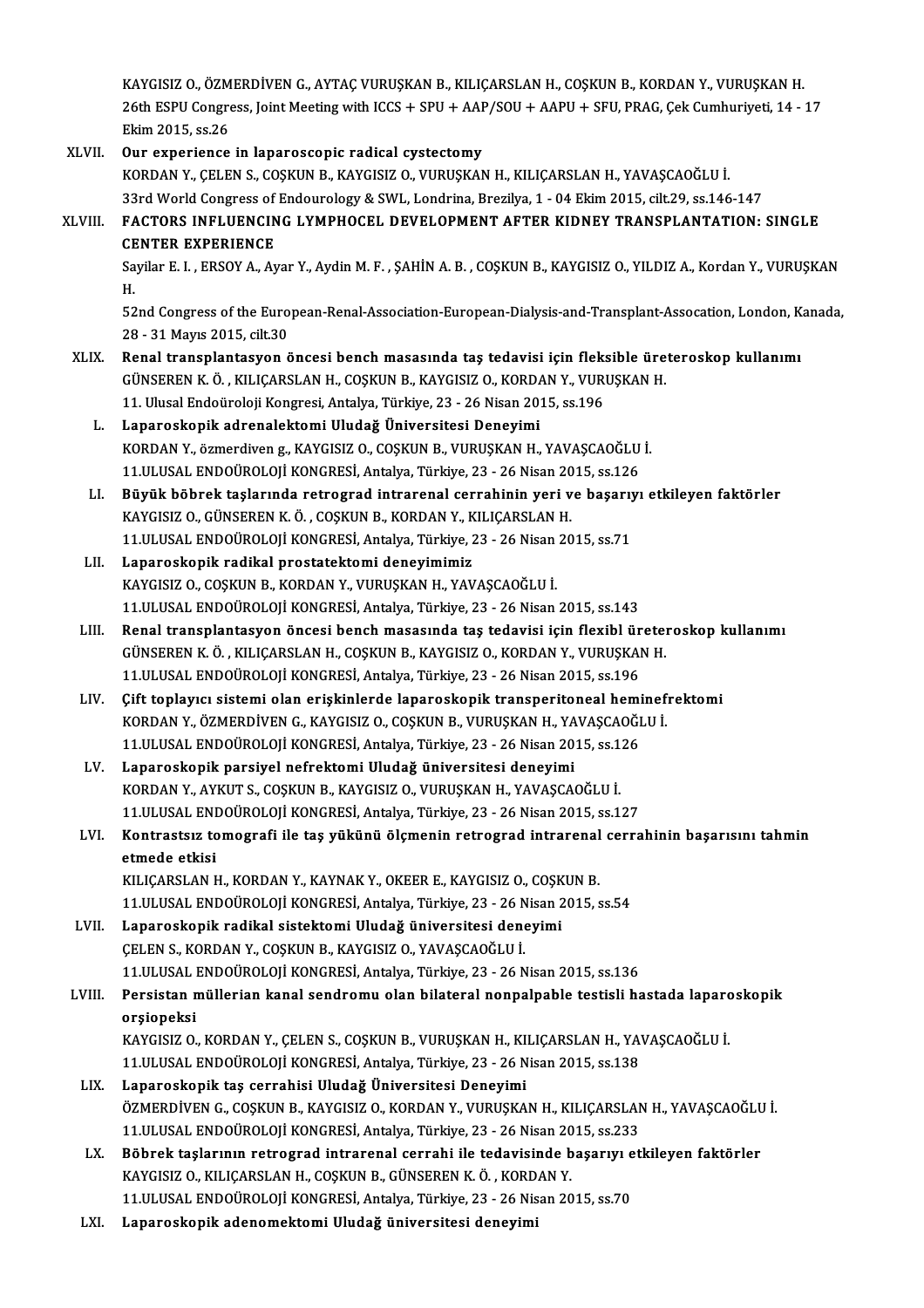GÜNSEREN K.Ö. , KORDAN Y., COŞKUN B., KAYGISIZ O., VURUŞKAN H., YAVAŞCAOĞLU İ.<br>11 H USAL ENDOÜROLOU KONCRESİ, Artakva Türkiye 22, 26 Nisar 2015, ss.129 GÜNSEREN K. Ö. , KORDAN Y., COŞKUN B., KAYGISIZ O., VURUŞKAN H., YAVAŞCAOĞI<br>11.ULUSAL ENDOÜROLOJİ KONGRESİ, Antalya, Türkiye, 23 - 26 Nisan 2015, ss.128<br>Atnalı böhrek alsıylarında lanaraslanılı nıvalalitetemi LXII. Atnalı böbrek olgularında laparoskopik pyelolitotomi<br>CELEN S., COSKUN B., KAYGISIZ O., KORDAN Y., KILIÇARSLAN H., YAVAŞCAOĞLU İ. 11.ULUSAL ENDOÜROLOJİ KONGRESİ, Antalya, Türkiye, 23 - 26 Nisan 2015, ss.128 Atnalı böbrek olgularında laparoskopik pyelolitotomi<br>ÇELEN S., COŞKUN B., KAYGISIZ O., KORDAN Y., KILIÇARSLAN H., YAVAŞCAOĞLU İ.<br>11.ULUSAL ENDOÜROLOJİ KONGRESİ, Antalya, Türkiye, 23 - 26 Nisan 2015, ss.138<br>Varikosal ve erk LXIII. Varikosel ve erkek infertilitesi 2014<br>COSKUN B. 11.ULUSAL<br>Varikosel<br>COŞKUN B. 6.UlusalÜremeEndokrinolojisive İnfertilite kongresi,Antalya,Türkiye,6 -09Kasım2014 COŞKUN B.<br>6. Ulusal Üreme Endokrinolojisi ve İnfertilite kongresi, Antalya, Türkiye, 6 - 09<br>2. LXIV. Kadaverik erişkin vericiden bölünmüş at nalı böbrek nakli deneyimi<br>2. COSKUN B. KAVÇISIZ O, VUBUSKAN H. KOBDAN V. CELEN S COŞKUN B., KAYGISIZ O., VURUŞKAN H., KORDAN Y., ÇELEN S., Kadirov R., AYTAÇ VURUŞKAN B.<br>2. Ulusal Ürolojik Cerrahi Kongresi, Türkiye, 5 - 09 Kasım 2014 Kadaverik erişkin vericiden bölünmüş at nalı böbrek na<br>COŞKUN B., KAYGISIZ O., VURUŞKAN H., KORDAN Y., ÇELEN S., K<br>2. Ulusal Ürolojik Cerrahi Kongresi, Türkiye, 5 - 09 Kasım 2014<br>Prestat konuyucu Japaneskenik sistektemi: i LXV. Prostat koruyucu laparoskopik sistektomi: ilk deneyimlerimiz ÖZMERDİVEN Ç.G., KORDAN Y., KAYGISIZ O., SÖNMEZ A., COŞKUN B., VURUŞKAN H. 2. Ulusal Ürolojik Cerrahi Kongresi, Antalya, Türkiye, 5 - 09 Kasım 2014 LXVI. Laparoskopik radikal nefrektomi evre 3 veya 4 renal hücreli karsinomda ne kadar güvenlidir? 2. Ulusal Ürolojik Cerrahi Kongresi, Antalya, Türkiye, 5 - 09 Kasım 2014<br>Laparoskopik radikal nefrektomi evre 3 veya 4 renal hücreli karsinomda ne kadar gi<br>ÇELEN S., AYTAÇ VURUŞKAN B., KORDAN Y., KAYGISIZ O., COŞKUN B., SÖ Laparoskopik radikal nefrektomi evre 3 veya 4 renal hücreli karsinom<br>ÇELEN S., AYTAÇ VURUŞKAN B., KORDAN Y., KAYGISIZ O., COŞKUN B., SÖNMEZ<br>2. Ulusal Ürolojik Cerrahi Kongresi, Antalya, Türkiye, 5 - 09 Kasım 2014, ss.211<br>L CELEN S., AYTAC VURUŞKAN B., KORDAN Y., KAYGISIZ O., COŞKUN B., SÖNMEZ A., VURUŞKAN<br>2. Ulusal Ürolojik Cerrahi Kongresi, Antalya, Türkiye, 5 - 09 Kasım 2014, ss.211<br>2. LXVII. Laparoskopik retroperitoneal lenf nodu diseksiy 2. Ulusal Ürolojik Cerrahi Kongresi, Antalya, Türkiye, 5 - 09 Kasım 2014, ss.211<br>Laparoskopik retroperitoneal lenf nodu diseksiyonu Uludağ Üniveristesi deneyimi<br>KORDAN Y., KADİROV R., ÇELEN S., COŞKUN B., KAYGISIZ O., VURU 2. Ulusal Ürolojik Cerrahi Kongresi, Antalya, Türkiye, 5 - 09 Kasım 2014 KORDAN Y., KADİROV R., ÇELEN S., COŞKUN B., KAYGISIZ O., VURUŞKAN H., YA'<br>2. Ulusal Ürolojik Cerrahi Kongresi, Antalya, Türkiye, 5 - 09 Kasım 2014<br>LXVIII. Benign urakal kitlelerin tedavisinde laparoskopik parsiyel sistekto KAYGISIZ O., KORDAN Y., ÖZMERDİVEN Ç. G. , VURUŞKAN H., COŞKUN B., KADİROV R., YAVAŞCAOĞLU İ.<br>2. Ulusal Ürolojik Cerrahi Kongresi, Antalya, Türkiye, 5 - 09 Kasım 2014 Benign urakal kitlelerin tedavisinde laparoskopik parsiyel siste<br>KAYGISIZ O., KORDAN Y., ÖZMERDİVEN Ç. G. , VURUŞKAN H., COŞKUN B.,<br>2. Ulusal Ürolojik Cerrahi Kongresi, Antalya, Türkiye, 5 - 09 Kasım 2014<br>Prestat koruyucu LXIX. Prostat koruyucu laparoskopik radikal sistektomi: İlk deneyimimiz ÖZMERDİVEN Ç.G., KORDAN Y., KAYGISIZ O., SÖNMEZ A., COŞKUN B., VURUŞKAN H. Prostat koruyucu laparoskopik radikal sistektomi: İlk deneyimimiz<br>ÖZMERDİVEN Ç. G. , KORDAN Y., KAYGISIZ O., SÖNMEZ A., COŞKUN B., VURUŞKA<br>2. Ulusal Ürolojik Cerrahi Kongresi, Antalya, Türkiye, 5 - 09 Kasım 2014, ss.393<br>Ol LXX. Olgu Sunumu : Ekstrofi vezikalis nedeniyle Penn Poş uygulanan hasatada böbrek nakli deneyimi 2. Ulusal Ürolojik Cerrahi Kongresi, Antalya, Türkiye, 5 - 09 Kasım 2014, ss.393<br>Olgu Sunumu : Ekstrofi vezikalis nedeniyle Penn Poş uygulanan hasatada<br>KAYGISIZ O., COŞKUN B., VURUŞKAN H., KORDAN Y., GÜNSEREN K.Ö., KADİROV 2. Ulusa Ürolojik Cerrahi Kongresi, Antalya, Türkiye, 5 - 09 Kasım 2014 KAYGISIZ O., COŞKUN B., VURUŞKAN H., KORDAN Y., GÜNSEREN K. Ö. , KADİROV R.<br>2. Ulusa Ürolojik Cerrahi Kongresi, Antalya, Türkiye, 5 - 09 Kasım 2014<br>2. LXXI. Laparoskopik radikal nefrektomi evre 3 veya 4 renal hücreli karsi 2. Ulusa Ürolojik Cerrahi Kongresi, Antalya, Türkiye, 5 - 09 Kasım 2014<br>Laparoskopik radikal nefrektomi evre 3 veya 4 renal hücreli karsinomada ne kadar g<br>ÇELEN S., AYTAÇ VURUŞKAN B., KORDAN Y., KAYGISIZ O., COŞKUN B., SÖN Laparoskopik radikal nefrektomi evre 3 veya 4 renal hücreli ka<br>ÇELEN S., AYTAÇ VURUŞKAN B., KORDAN Y., KAYGISIZ O., COŞKUN B., SÖ<br>2. Ulusal Ürolojik Cerrahi Kongresi, Antalya, Türkiye, 5 - 09 Kasım 2014<br>How safa is laparos CELEN S., AYTAC VURUŞKAN B., KORDAN Y., KAYGISIZ O., COŞKUN B., SÖNMEZ A., VURUŞKAN H.<br>2. Ulusal Ürolojik Cerrahi Kongresi, Antalya, Türkiye, 5 - 09 Kasım 2014<br>LXXII. How safe is laparoscopic nephrectomy in patients with s 2. Ulusal Ürolojik Cerrahi Kongresi, Antalya, Türkiye, 5 - 09 Kasım 2014<br>How safe is laparoscopic nephrectomy in patients with stage 3 or 4 renal cell cancer<br>ÇELEN S., AYTAÇ VURUŞKAN B., KORDAN Y., KAYGISIZ O., COŞKUN B., How safe is laparoscopic nephrectomy in patients with stage 3 or<br>CELEN S., AYTAC VURUŞKAN B., KORDAN Y., KAYGISIZ 0., COŞKUN B., VURI<br>EAU 10th South Eastern European Meeting, 24 Ekim 2014 - 26 Ekim 1914<br>Lapapeeeenis padise CELEN S., AYTAC VURUSKAN B., KORDAN Y., KAYGISIZ O., COSKUN B., VURUSKAN H., YAVASCAOĞLU İ.<br>EAU 10th South Eastern European Meeting, 24 Ekim 2014 - 26 Ekim 1914<br>LXXIII. Laparoscopic radical nephrectomy in patients with EAU 10th South Eastern European Meeting, 24 Ekim 2014 - 26 Ekim 1914 Laparoscopic radical nephrectomy in patients with renal vein invasion: Our initial experience<br>KAYGISIZ O., ÇELEN S., KORDAN Y., COŞKUN B., VURUŞKAN H., YAVAŞCAOĞLU İ.<br>EAU 10th South Eastern European Meeting (SEEM), Belgrad KAYGISI<br>EAU 10tl<br>ss.1521<br>Our tre EAU 10th South Eastern European Meeting (SEEM), Belgrade, Sırbistan, 24 Ekim 2014 - 26 |<br>ss.1521<br>LXXIV. Our trends in surgical management of kidney stones: A single center experience<br>EU ICARSLAN H. KORDAN V. COSKUN P. KAVC ss.1521<br>Our trends in surgical management of kidney stones: A single center experience<br>KILIÇARSLAN H., KORDAN Y., COŞKUN B., KAYGISIZ O., ÇELEN S., GÜNSEREN K. Ö. EAU 10th South EasternEuropean Meeting, Belgrade, Sırbistan, 24 - 26 Ekim 2014 KILIÇARSLAN H., KORDAN Y., COŞKUN B., KAYGISIZ O., ÇELEN S., GÜNSEREN K. Ö.<br>EAU 10th South EasternEuropean Meeting, Belgrade, Sırbistan, 24 - 26 Ekim 2014<br>LXXV. Kontrastsız tomografi ile taş yükü ölçümünün retrograd in EAU 10th South<br>Kontrastsız to<br>üzerine etkisi<br>KU ICARSLAN H Kontrastsız tomografi ile taş yükü ölçümünün retrograd intra renal cerrahin<br>üzerine etkisi<br>KILIÇARSLAN H., KAYNAK Y., KAYGISIZ O., KORDAN Y., Okeer E., COŞKUN B., SIĞIRLI D.<br>22 Hlucel Üreleji Kongresi Antelya Türkiye 16, 1 üzerine etkisi<br>KILIÇARSLAN H., KAYNAK Y., KAYGISIZ O., KORDAN Y., Okeer E., COŞKUN B., SIĞIRLI D.<br>23. Ulusal Üroloji Kongresi, Antalya, Türkiye, 16 - 19 Ekim 2014 KILIÇARSLAN H., KAYNAK Y., KAYGISIZ O., KORDAN Y., Okeer E., COŞKUN B., SIĞIRLI D.<br>23. Ulusal Üroloji Kongresi, Antalya, Türkiye, 16 - 19 Ekim 2014<br>23. Ulusal Üroloji Kongresi, Antalya, Türkiye, 16 - 19 Ekim 2014<br>28. VANİR 23. Ulusal Üroloji Kongresi, Antalya, Türkiye, 16 - 19 Ekim 2014<br>Olgu sunumu: Ekstrofi vezikalis nedeniyle Penn poş uygulanan hastada b<br>KAYGISIZ O., COŞKUN B., VURUŞKAN H., KORDAN Y., GÜNSEREN K.Ö. , KADİROV R.<br>2. Ulusal Ü Olgu sunumu: Ekstrofi vezikalis nedeniyle Penn poş uygulanan hasta<br>KAYGISIZ O., COŞKUN B., VURUŞKAN H., KORDAN Y., GÜNSEREN K. Ö. , KADİRO<br>2. Ulusal Ürolojik Cerrahi Kongresi, Antalya, Türkiye, 5 - 09 Ekim 2014, ss.317<br>Tra KAYGISIZ 0., COŞKUN B., VURUŞKAN H., KORDAN Y., GÜNSEREN K. Ö. , KADİROV R.<br>2. Ulusal Ürolojik Cerrahi Kongresi, Antalya, Türkiye, 5 - 09 Ekim 2014, ss.317<br>LXXVII. Transvers myelitis patients require close urological s 2. Ulusal Ürolojik Cer<br>Transvers myelitis<br>urodynamic center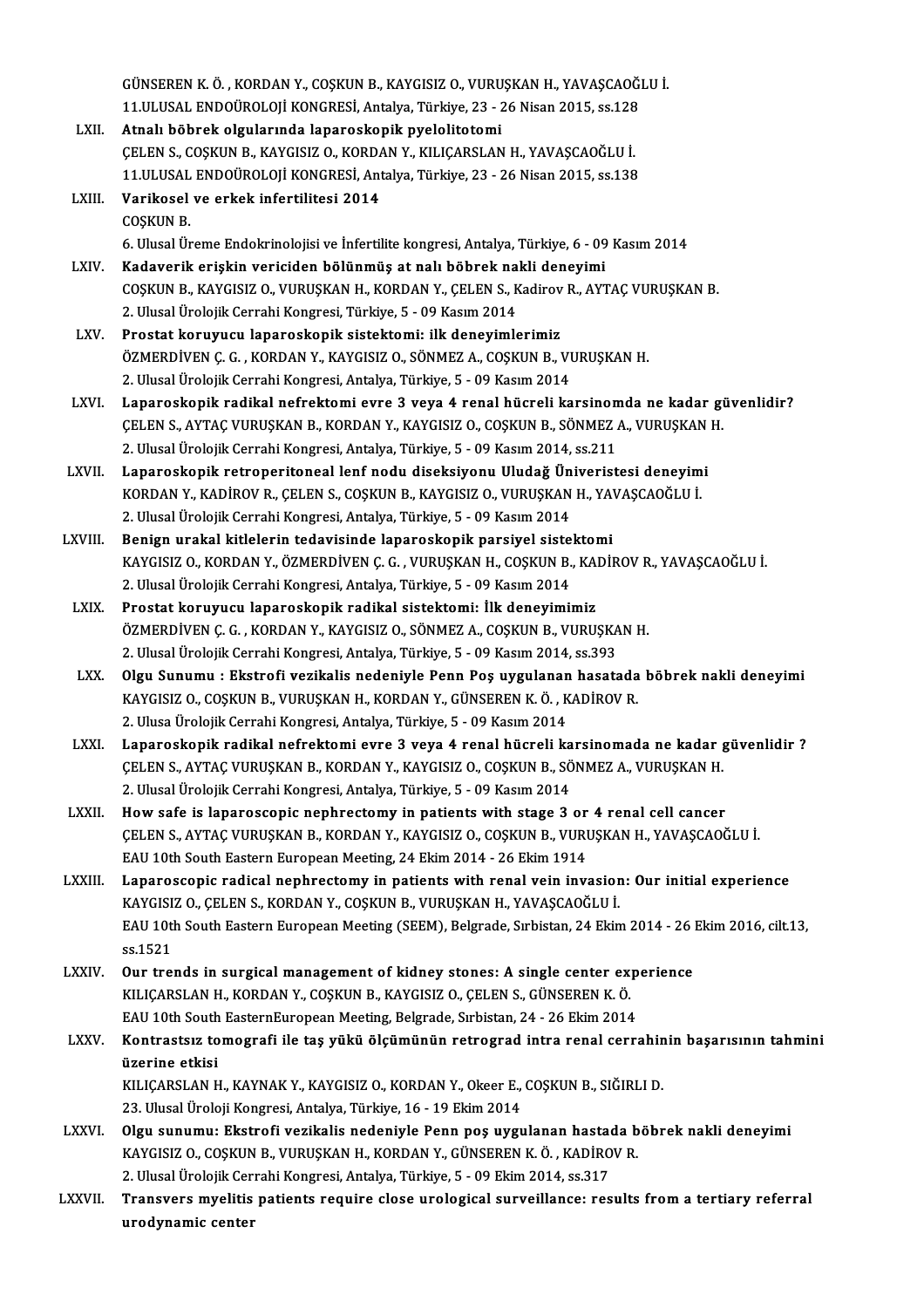LAVELLE R.S., COŞKUN B., GLIGA L.A., GREENBERG B., CARMEL M.E., LEMACK G.

LAVELLE R. S. , COȘKUN B., GLIGA L. A. , GREENBERG B., CARMEL M. E. , LEMACK G.<br>American Urological Association Annual Meeting 2014, Orlando, Amerika Birleşik Devletleri, 16 - 21 Mayıs 2014<br>Predisting urbish potients urill LAVELLE R. S. , COSKUN B., GLIGA L. A. , GREENBERG B., CARMEL M. E. , LEMACK G.<br>American Urological Association Annual Meeting 2014, Orlando, Amerika Birleşik Devletleri, 16 - 21 Mayıs 2014<br>LXXVIII. Predicting which patien American Urological Assoc<br>Predicting which patien<br>tertiary referral center<br>LAVELLE B.S. COSKUN B. Predicting which patients will only undergo a single OnabotulinumtoxinA injection: results from a tertiary referral center<br>LAVELLE R. S. , COŞKUN B., LEMACK G. tertiary referral center<br>LAVELLE R. S. , COŞKUN B., LEMACK G.<br>American Urological Association Annual Meeting 2014, Orlando, Amerika Birleşik Devletleri, 16 - 21 Mayıs 2014<br>Pele ef nesitren emission temesranhy (semnuted tem

- LAVELLE R. S. , COŞKUN B., LEMACK G.<br>American Urological Association Annual Meeting 2014, Orlando, Amerika Birleşik Devletleri, 16 21 Mayıs 20<br>LXXIX. Role of positron emission tomography/computed tomography (pet/ct) in t American Urological Association<br>Role of positron emission<br>metastatic adrenal masses<br>KAVCISIZ O ÖZMEPDİVEN C Role of positron emission tomography/computed tomography (pet/ct) in the e<br>metastatic adrenal masses<br>KAYGISIZ O., ÖZMERDİVEN Ç.G. , KORDAN Y., COŞKUN B., VURUŞKAN H., YAVAŞCAOĞLU İ.<br>American Uralagical Association Annual M metastatic adrenal masses<br>KAYGISIZ O., ÖZMERDİVEN Ç. G. , KORDAN Y., COŞKUN B., VURUŞKAN H., YAVAŞCAOĞLU İ.<br>American Urological Association Annual Meeting 2014, Orlando, Amerika Birleşik Devletleri, 16 - 21 Mayıs 2014<br>Lang
	-

- KAYGISIZ O., ÖZMERDİVEN Ç. G., KORDAN Y., COŞKUN B., VURUŞKAN H., YAVAŞCAOĞLU İ.<br>American Urological Association Annual Meeting 2014, Orlando, Amerika Birleşik Devletleri, 16 21 Mayıs 20<br>LXXX. Long term outcome of uterin American Urological Association Annual Meeting 2014, Orlando, Amerika<br>Long term outcome of uterine sparing procedure as a part of are COSKUN B., LAVELLER. S., ALHALABI F., CHRISTIE A. L., ZIMMERN P. E. Long term outcome of uterine sparing procedure as a part of anterior vaginal wall suspension<br>COSKUN B., LAVELLE R. S. , ALHALABI F., CHRISTIE A. L. , ZIMMERN P. E.<br>American Urological Association Annual Meeting 2014, Orlan COSKUN B., LAVELLE R. S. , ALHALABI F., CHRISTIE A. L. , ZIMMERN P. E.<br>American Urological Association Annual Meeting 2014, Orlando, Amerika Birleşik Devletleri, 16 -<br>LXXXI. pT3 prostat kanserinde laparoskopik prostatektom
- American Urological Association Annual Meeting 2014, Orlando, Amerika Birleşik Devletleri, 16 21 M<br>pT3 prostat kanserinde laparoskopik prostatektomi sonrası takip bir seçenek midir?<br>KAYGISIZ O., KORDAN Y., AYTAÇ VURUŞKAN pT3 prostat kanserinde laparoskopik prostatektomi sonrası takip<br>KAYGISIZ 0., KORDAN Y., AYTAÇ VURUŞKAN B., ÇELEN S., COŞKUN B., VURI<br>11. Üroonkoloji Kongresi, Antalya, Türkiye, 6 - 10 Aralık 2013, ss.186-187<br>Cosuk perkütan KAYGISIZ 0., KORDAN Y., AYTAÇ VURUŞKAN B., ÇELEN S., COŞKUN B., VURU<br>11. Üroonkoloji Kongresi, Antalya, Türkiye, 6 - 10 Aralık 2013, ss.186-187<br>LXXXII. Cocuk perkütan nefrolitotomide başarı oranını etkileyen faktörler<br>EANC
- 11. Üroonkoloji Kongresi, Antalya, Türkiye, 6 10 Aralık 2013, ss.186-187<br>Çocuk perkütan nefrolitotomide başarı oranını etkileyen faktörler<br>KAYGISIZ O., KORDAN Y., ÇELEN S., KILIÇARSLAN H., COŞKUN B., DOĞAN H. S.<br>12. Türk Cocuk perkütan nefrolitotomide başarı oranını etkileyen faktörler
- KAYGISIZ O., KORDAN Y., ÇELEN S., KILIÇARSLAN H., COŞKUN B., DOĞAN H. S.<br>12. Türk Çocuk Üroloji Kongresi, Antalya, Türkiye, 22 24 Kasım 2013<br>LXXXIII. Laparoskopik radikal prostatektomi hastalarında cerrahi sınır pozi 12. Türk Çocuk Üroloji Kongresi, Antalya, Türkiye, 22 - 24 Ka<br>Laparoskopik radikal prostatektomi hastalarında ceri<br>öngören parametreler: Uludağ Üniversitesi Deneyimi<br>KOPDAN V. KAVCISIZ O. COSKUN P. AYTAC VUPUSKAN P. 6 Laparoskopik radikal prostatektomi hastalarında cerrahi sınır pozitifliği varlığında PSA nü<br>öngören parametreler: Uludağ Üniversitesi Deneyimi<br>KORDAN Y., KAYGISIZ O., COŞKUN B., AYTAÇ VURUŞKAN B., ÇELEN S., VURUŞKAN H., YA öngören parametreler: Uludağ Üniversitesi Deneyimi<br>KORDAN Y., KAYGISIZ O., COŞKUN B., AYTAÇ VURUŞKAN B., ÇELEN S., VURUŞKAN H., YAVAŞCAOĞLU İ.<br>11.Üroonkoloji kongresi, Türkiye, 6 - 10 Kasım 2013 KORDAN Y., KAYGISIZ O., COŞKUN B., AYTAÇ VURUŞKAN B., ÇELEN S., VURUŞKAN H., YAVAŞCAOĞLU İ.<br>11.Üroonkoloji kongresi, Türkiye, 6 - 10 Kasım 2013<br>LXXXIV. Laparoskopik radikal prostatektomi hastalarında cerrahi sınır pozi
- 11.Üroonkoloji kongresi, Türkiye, 6 10 Kasım 2013<br>Laparoskopik radikal prostatektomi hastalarında cer<br>öngören parametreler- Uludağ Üniversitesi deneyimi<br>KOPDAN V. KAYCISIZ O. COSKUN P. AYTAC VUPUSKAN P. 6 Laparoskopik radikal prostatektomi hastalarında cerrahi sınır pozitifliği varlığında PSA nü<br>öngören parametreler- Uludağ Üniversitesi deneyimi<br>KORDAN Y., KAYGISIZ O., COŞKUN B., AYTAÇ VURUŞKAN B., ÇELEN S., VURUŞKAN H., YA öngören parametreler- Uludağ Üniversitesi deneyimi<br>KORDAN Y., KAYGISIZ O., COŞKUN B., AYTAÇ VURUŞKAN B., ÇELEN S., VI<br>11. Üroonkoloji Kongresi, Antalya, Türkiye, 6 - 10 Kasım 2013, ss.29-30<br>Oberitenin Japareskanik radikal KORDAN Y., KAYGISIZ O., COŞKUN B., AYTAÇ VURUŞKAN B., ÇELEN S., VURUŞKAN H., YAVAŞCAO<br>11. Üroonkoloji Kongresi, Antalya, Türkiye, 6 - 10 Kasım 2013, ss.29-30<br>LXXXV. Obezitenin laparoskopik radikal prostatektomi başarıs
- 11. Üroonkoloji Kongresi, Antalya, Türkiye, 6 10 Kasım 2013, ss.29-30<br>Obezitenin laparoskopik radikal prostatektomi başarısı ve komplikasyonlarına etkisi<br>KAYGISIZ O., KORDAN Y., VURUŞKAN H., GÜNSEREN K. Ö. , COŞKUN B., K Obezitenin lapa<br>KAYGISIZ O., KOR<br>YAVAŞCAOĞLU İ.<br>11 Üreenkeleji K KAYGISIZ O., KORDAN Y., VURUŞKAN H., GÜNSEREN K. Ö. , COŞ<br>YAVAŞCAOĞLU İ.<br>11.Üroonkoloji Kongresi, Antalya, Türkiye, 6 - 10 Kasım 2013<br>Lanançakanik radikal prostataktami bastalarında sarr

- YAVAŞCAOĞLU İ.<br>11.Üroonkoloji Kongresi, Antalya, Türkiye, 6 10 Kasım 2013<br>LXXXVI. Laparoskopik radikal prostatektomi hastalarında cerrahi sınır pozitifliği varlığında psa nüksünü<br>ÖRSSERAR RORAMATERLE Uludeğ Üniversit 11.Üroonkoloji Kongresi, Antalya, Türkiye, 6 - 10 Kasım 201<br>Laparoskopik radikal prostatektomi hastalarında cer<br>öngeren parametreler: Uludağ Üniversitesi deneyimi<br>KOPDAN V. KAVCISIZ O. COSKUN P. AYTAC VURUSKAN P. Laparoskopik radikal prostatektomi hastalarında cerrahi sınır pozitifliği varlığında psa nü<br>öngeren parametreler: Uludağ Üniversitesi deneyimi<br>KORDAN Y., KAYGISIZ O., COŞKUN B., AYTAÇ VURUŞKAN B., ÇELEN S., VURUŞKAN H., YA öngeren parametreler: Uludağ Üniversitesi deneyimi<br>KORDAN Y., KAYGISIZ O., COŞKUN B., AYTAÇ VURUŞKAN B., ÇELEN S., VURUŞKAN H., YAVAŞCAOĞLU İ.<br>11. Üroonkoloji Kongresi, Antalya, Türkiye, 6 - 10 Kasım 2013
- LXXXVII. PT3 prostat kanserinde laparoskopik prostatektomi sonrasında takip bir seçenek midir ? 11. Üroonkoloji Kongresi, Antalya, Türkiye, 6 - 10 Kasım 2013<br>PT3 prostat kanserinde laparoskopik prostatektomi sonrasında takip bir seçenek midir ?<br>KAYGISIZ O., KORDAN Y., AYTAÇ VURUŞKAN B., ÇELEN S., COŞKUN B., VURUŞKAN 11. Üroonkoloji Kongresi, Antalya, Türkiye, 6 - 10 Kasım 2013<br>Laparoskopik radikal prostatektomide tümör hacminin cerrahi sınır pozitifliğine etkisi KAYGISIZ O., KORDAN Y., AYTAÇ VURUŞKAN B., ÇELEN S., COŞKUN B., VURUŞKAN H., YAVAŞCAOĞL<br>11. Üroonkoloji Kongresi, Antalya, Türkiye, 6 - 10 Kasım 2013<br>LXXXVIII. Laparoskopik radikal prostatektomide tümör hacminin cerrah
- KAYGISIZO.,KORDANY.,AYTAÇVURUŞKANB.,COŞKUNB.,SERİNO.,VURUŞKANH.,YAVAŞCAOĞLUİ. 11. Üroonkoloji Kongresi, Antalya, Türkiye, 6 - 10 Kasım 2013
- LXXXIX. Laparoscopic pyelolithotomy using a flexible ureteroscope antegradely 11. Üroonkoloji Kongresi, Antalya, Türkiye, 6 - 10 Kasım 2013<br>Laparoscopic pyelolithotomy using a flexible ureteroscope antegradely<br>KORDAN Y., ÖZMERDİVEN Ç. G. , COŞKUN B., KAYGISIZ O., VURUŞKAN H., KILIÇARSLAN H., YAVAŞCA 31st World Congress of Endourology (WCE) and SWL, New Orleans, Amerika Birleşik Devletleri, 22 - 26 Ekim<br>2013. cilt.27. ss.433-434 KORDAN Y., ÖZMERDİVE<br>31st World Congress of I<br>2013, cilt.27, ss.433-434<br>Lananosconia unataral
	- XC. Laparoscopic ureterolysis in retroperitoneal fibrosis 2013, cilt.27, ss.433-434<br>Laparoscopic ureterolysis in retroperitoneal fibrosis<br>COŞKUN B., KAYGISIZ O., AYTAÇ VURUŞKAN B., KILIÇARSLAN H., KORDAN Y., VURUŞKAN H.<br>31st World Congress of Endourelogy Syd 32, 26 Ekim 2013 Laparoscopic ureterolysis in retroperitoneal fibrosis<br>COŞKUN B., KAYGISIZ O., AYTAÇ VURUŞKAN B., KILIÇARSLAN<br>31st World Congress of Endourology Swl, 22 - 26 Ekim 2013<br>Treatment of nediatrie renal metriy stone with nere ne 31st World Congress of Endourology Swl, 22 - 26 Ekim 2013
	- XCI. Treatment of pediatric renal matrix stone with perc ncircle in minimally invasive percutaneous<br>nephrolithotomy KILIÇARSLAN H., KAYGISIZ O., VURUŞKAN H., KORDAN Y., ÇELEN S., COŞKUN B.